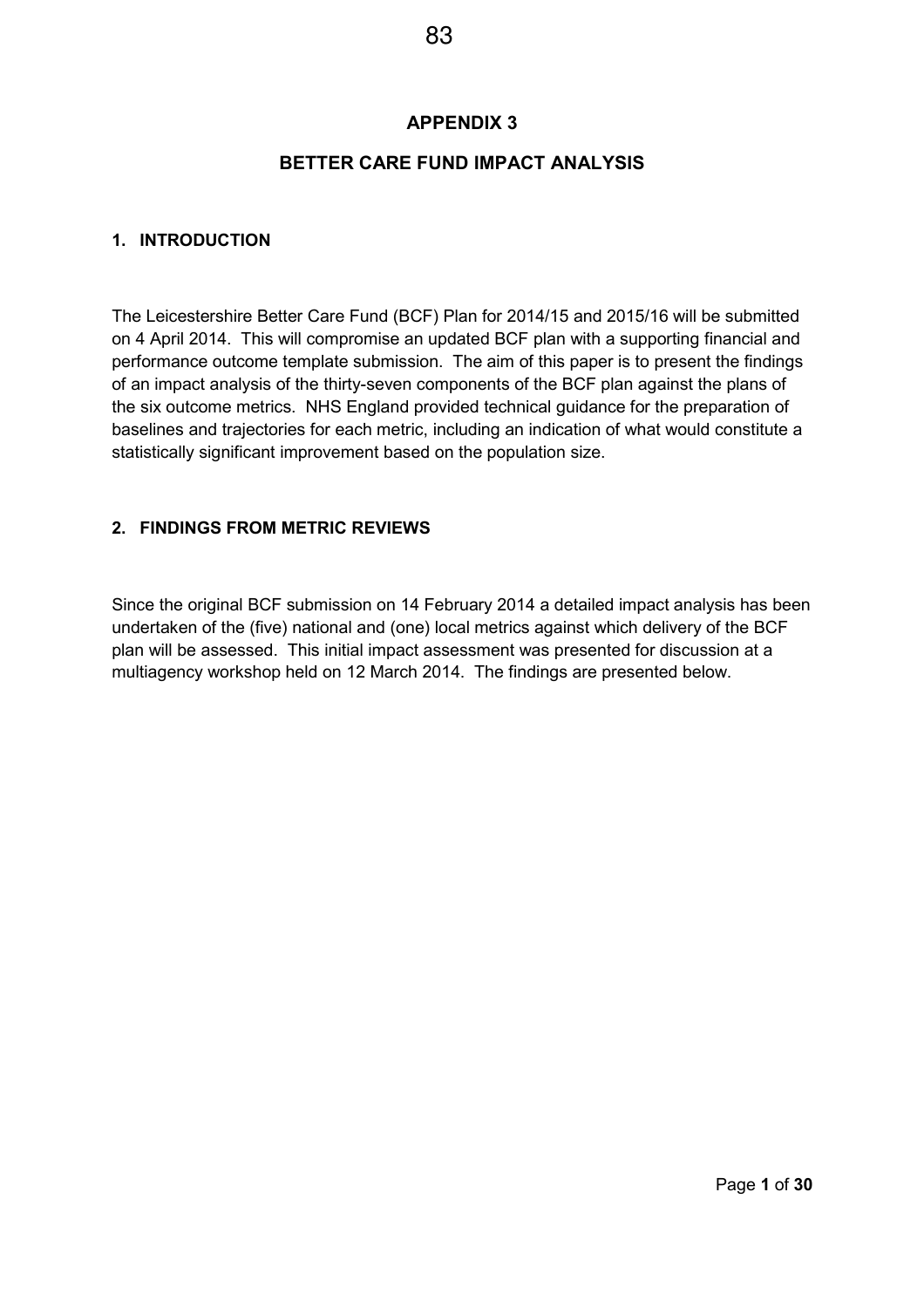#### **2.1. METRIC 1: Permanent admissions of older people (aged 65 and over) to residential and nursing care homes, per 100,000 population**

This is a nationally defined metric measuring delivery of the outcome to reduce inappropriate admissions of older people to residential care. Chart 1 shows a bar chart illustrating the proposed trajectory detailed in Table 1 below. The line chart shows that validation of this metric using BCF base data and the statistical significance calculator (see Appendix B) has ratified the proposed trajectory.





Table 1

|                     | <b>BASELINE</b>     |                       | <b>Oct-15 PAYMENT</b> |
|---------------------|---------------------|-----------------------|-----------------------|
|                     | $(Apr-12 - Mar-13)$ | <b>Apr-15 PAYMENT</b> | (Apr-14 – Mar-15)     |
| <b>NUMERATOR</b>    | 930                 |                       | 939                   |
| <b>DENOMINTOR</b>   | 121,930             |                       | 130,645               |
| <b>METRIC VALUE</b> | 762.73              |                       | 718.74                |

The proposed trajectory is for a reduction from 762.73 permanent admissions per 100,000 population per year to 718.74 (or 5.77%) by 31 March 2015 (this is against a national benchmark of a reduction of 13%). It is noted that the numerator for the October 2015 payment is 939 which is an increase of 9 (0.97%) against the baseline of 930. Chart 1.2 illustrates this increase in the numerator. This chart also shows the effect of discounting population growth which would result in 54 fewer permanent admissions to residential or nursing care.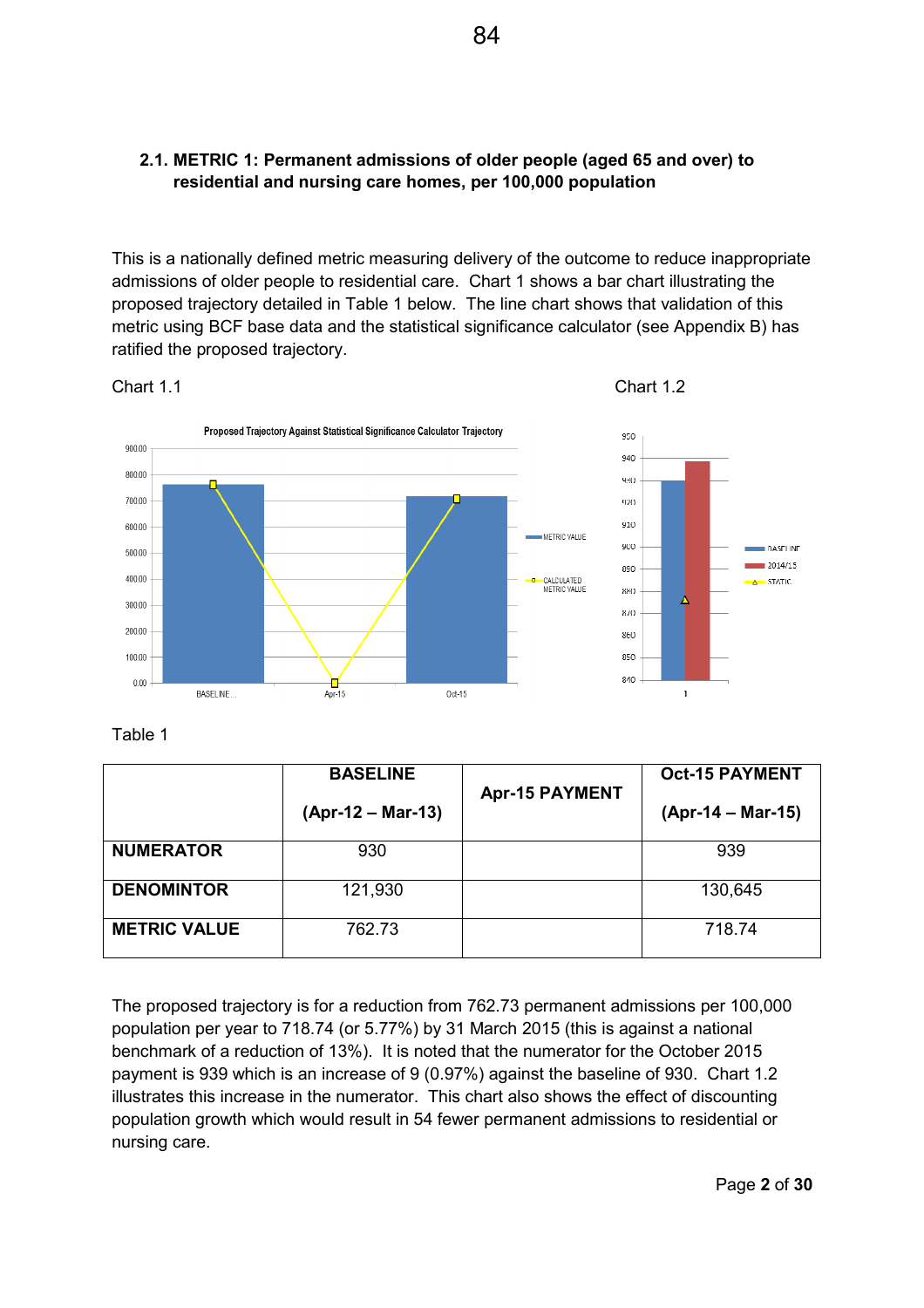#### **2.2. METRIC 2: Proportion of older people (65 and over) who were still at home 91 days after discharge from hospital into reablement / rehabilitation services**

This is a nationally defined metric measuring delivery of the outcome to increase the effectiveness of reablement and rehabilitation services whilst ensuring that the number of service users offered the service does not decrease. The aim is therefore to increase the percentage of service users still at home 91 days after discharge. Chart 2 shows a bar chart illustrating the proposed trajectory detailed in Table 2 below. The line chart shows that validation of this metric using BCF base data and the statistical significance calculator (see Appendix B) has ratified the proposed trajectory.



Table 2

|                     | <b>BASELINE</b>                            |  | <b>Oct-15 PAYMENT</b> |
|---------------------|--------------------------------------------|--|-----------------------|
|                     | <b>Apr-15 PAYMENT</b><br>(Apr-12 – Mar-13) |  | (Apr-14 – Mar-15)     |
| <b>NUMERATOR</b>    | 395                                        |  | 480                   |
| <b>DENOMINTOR</b>   | 505                                        |  | 584                   |
| <b>METRIC VALUE</b> | 78.22%                                     |  | 82.19%                |

The proposed trajectory is for an increase from 78.22% of service users still at home 91 days after discharge to 82.19% (or 5.08%) by 31 March 2015 (this is against a national benchmark of an increase of 6%). It is noted that an action plan is being developed to improve the data quality to more accurately measure the 91-day period from discharge. Chart 2.2 shows the effect of discounting population growth on the number of older people who were still at home 91 days after discharge. It is noted however, that the percentage delivery against this indicator remains the same.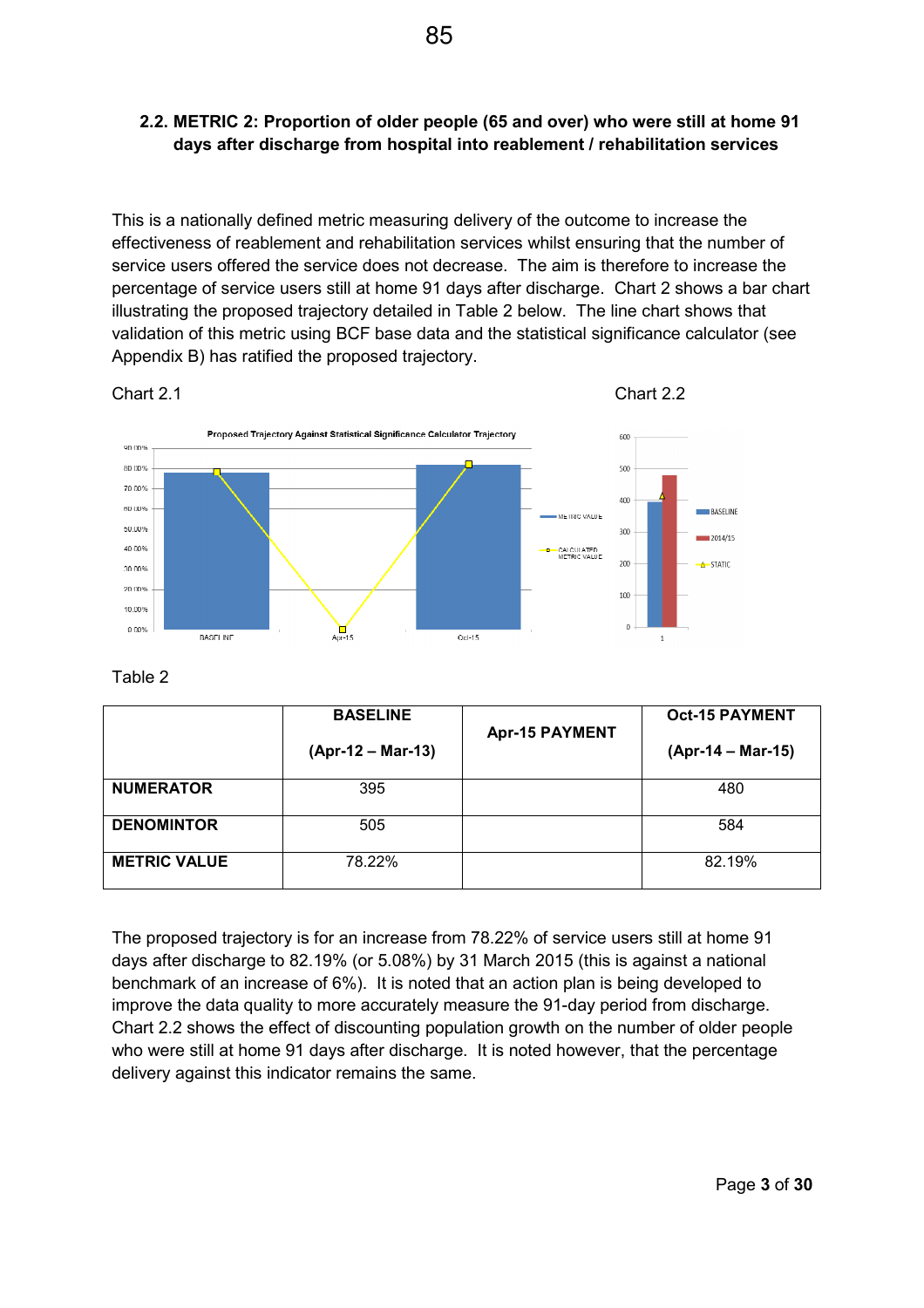#### **2.3. METRIC 3: Delayed transfers of care from hospital per 100,000 population (average per month)**

This is a nationally defined metric measuring delivery of the outcome of effective joint working of hospital services (acute, mental health and non-acute) and community-based care in facilitating timely and appropriate transfer from all hospitals for all adults. The aim is therefore to reduce the rate of delayed bed days per 100,000 population. Chart 3.1 shows the cumulative monthly rate of delayed bed days per 100,000 population for the baseline period, 2014/15 and Q1 2015/16. Chart 3.2 shows the reduction in cumulative bed days comparing the end of the baseline period with 2014/15.



Chart 3.1 Chart 3.2



Table 3

|                     | <b>BASELINE</b>     | <b>Apr-15 PAYMENT</b> | <b>Oct-15 PAYMENT</b> |
|---------------------|---------------------|-----------------------|-----------------------|
|                     | $(Apr-12 - Mar-13)$ | (Apr-14 – Dec-14)     | $(Jan-15 - Jun-15)$   |
| <b>NUMERATOR</b>    | 12,429              | 13,915                | 9,348                 |
| <b>DENOMINTOR</b>   | 530,769             | 536,515               | 541,600               |
| <b>METRIC VALUE</b> | 292.71              | 288,18                | 287.67                |

Table 3 shows the proposed trajectory to be submitted for this indicator. The proposed trajectory is for a decrease from a baseline of 292.71 delayed bed days per 100,000 per month to 288.18 (1.55%) by 31 December 2014 followed by a further reduction to 287.67 (0.18%) by 30 June 2015. This is against a national benchmark of a reduction of 4%. Chart 3.2 also shows the effect of discounting population growth which would result in a further reduction of 242 delayed bed days at the end of 2014/15.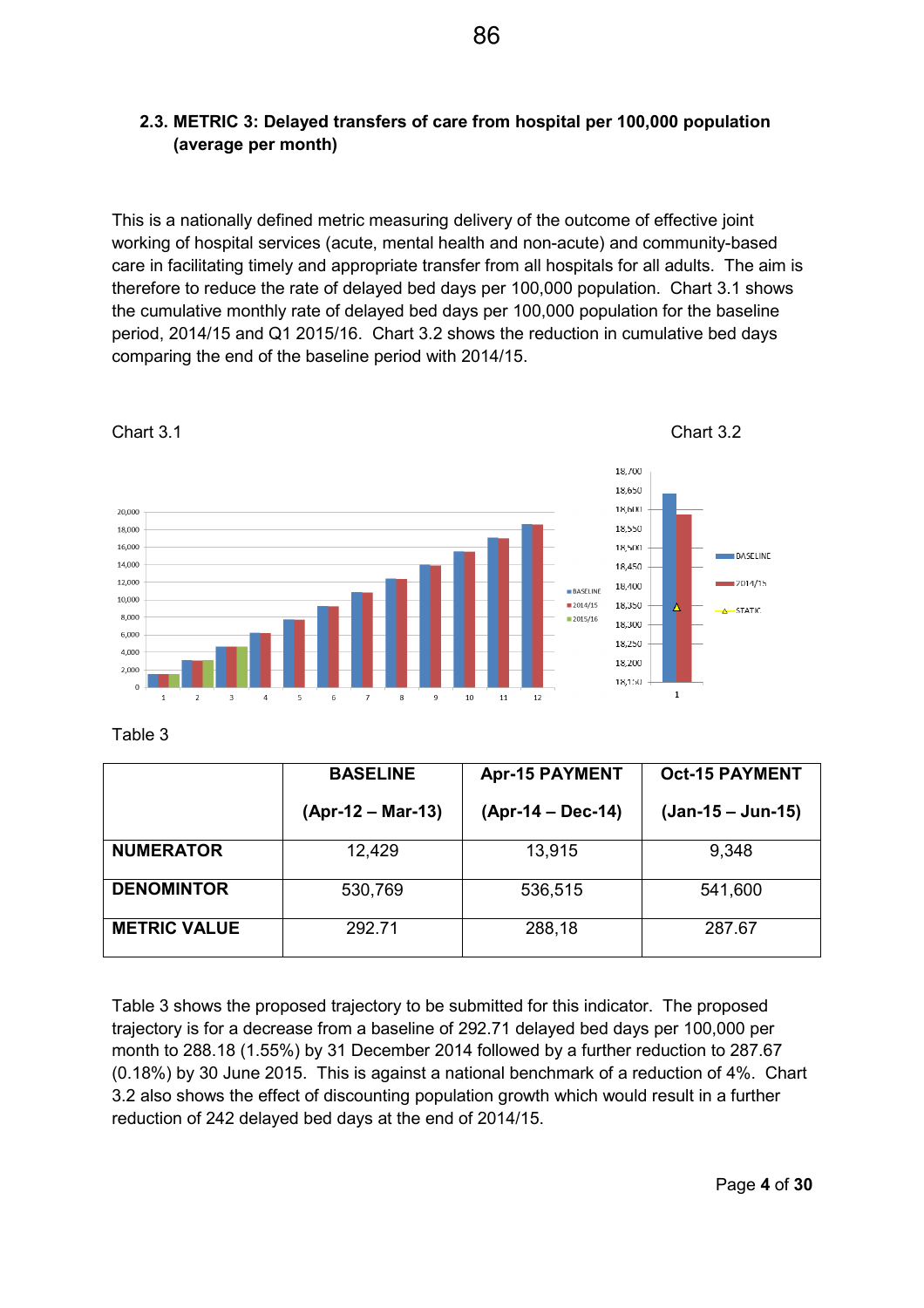#### **2.4. METRIC 4: Avoidable emergency admissions (composite measure)**

This is a nationally defined metric measuring delivery of the outcome to reduce avoidable emergency admissions which can be influenced by effective collaboration across the health and care system. This is a composite measure of:

- Unplanned hospitalisation for chronic ambulatory care sensitive conditions (all ages)
- Unplanned hospitalisation for asthma, diabetes and epilepsy in children
- Emergency admissions for acute conditions that should not usually require hospital admission (all ages)



• Emergency admissions for children with lower respiratory tract infections

Chart 4.1 shows the cumulative monthly rate of emergency admissions per 100,000 population for the baseline period, 2014/15 and Q1 2015/16. Chart 4.2 shows the reduction in cumulative bed days comparing the end of the baseline period with 2014/15.

Table 4

|                     | <b>BASELINE</b>     | <b>Apr-15 PAYMENT</b> | <b>Oct-15 PAYMENT</b> |
|---------------------|---------------------|-----------------------|-----------------------|
|                     | $(Apr-12 - Mar-13)$ | $(Apr-14 - Sep-14)$   | $(Oct-14 - Mar-15)$   |
| <b>NUMERATOR</b>    | 9,913               | 4,907                 | 4,907                 |
| <b>DENOMINTOR</b>   | 665,557             | 672,049               | 672,049               |
| <b>METRIC VALUE</b> | 124.12              | 121.69                | 121.69                |

Table 4 shows the proposed trajectory to be submitted for this indicator. The proposed trajectory is for a decrease from a baseline of 124.12 emergency admissions per 100,000 per month to 121.69 (1.96%) by 30 September 2014 and then remaining the same at 121.69 until 31 March 2015. Chart 4.2 also shows the effect of discounting population growth which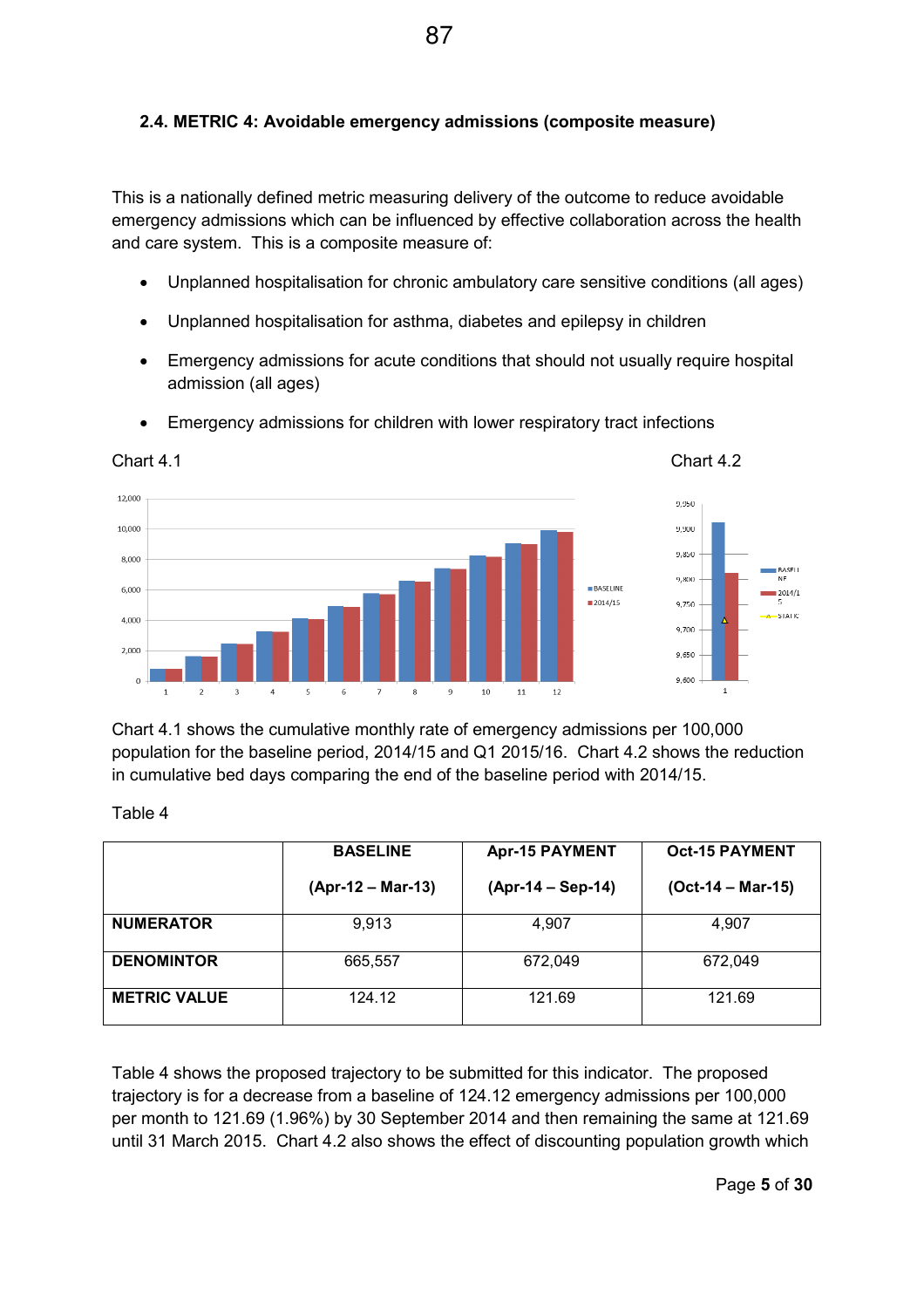would result in a further reduction of 99 avoidable emergency admissions at the end of 2014/15

#### **2.5. METRIC 5: Patient / service user experience [for local measure, please list actual measure to be used. This does not need to be completed if the national metric (under development) is to be used]**

This will be a nationally defined metric however, at the time of writing this paper the guidance confirming the definition of the metric has not be released. The outcome will be to demonstrate local population/health data, patient/service user and carer feedback has been collated and used to improve patient experience. To provide assurance that there is a codesign approach to service design, delivery and monitoring, putting patients in control and ensuring parity of esteem.

In the absence of this clarity this metric was reviewed as part of the BCF workshop held on 12 March 2014.

#### **2.6. METRIC 6: Injuries due to falls in people aged 65 and over**

This is a locally defined metric measuring delivery of the outcome to reduce emergency admissions due to falls in people aged 65 and over. Chart 5.1 shows the cumulative monthly rate of emergency admissions per 100,000 population for the baseline period, 2014/15 the period October 2014 to September 2015. Chart 5.2 shows the increase in cumulative emergency admissions comparing the end of the baseline period with 2014/15 and the period October 2014 to September 2015.



Page **6** of **30**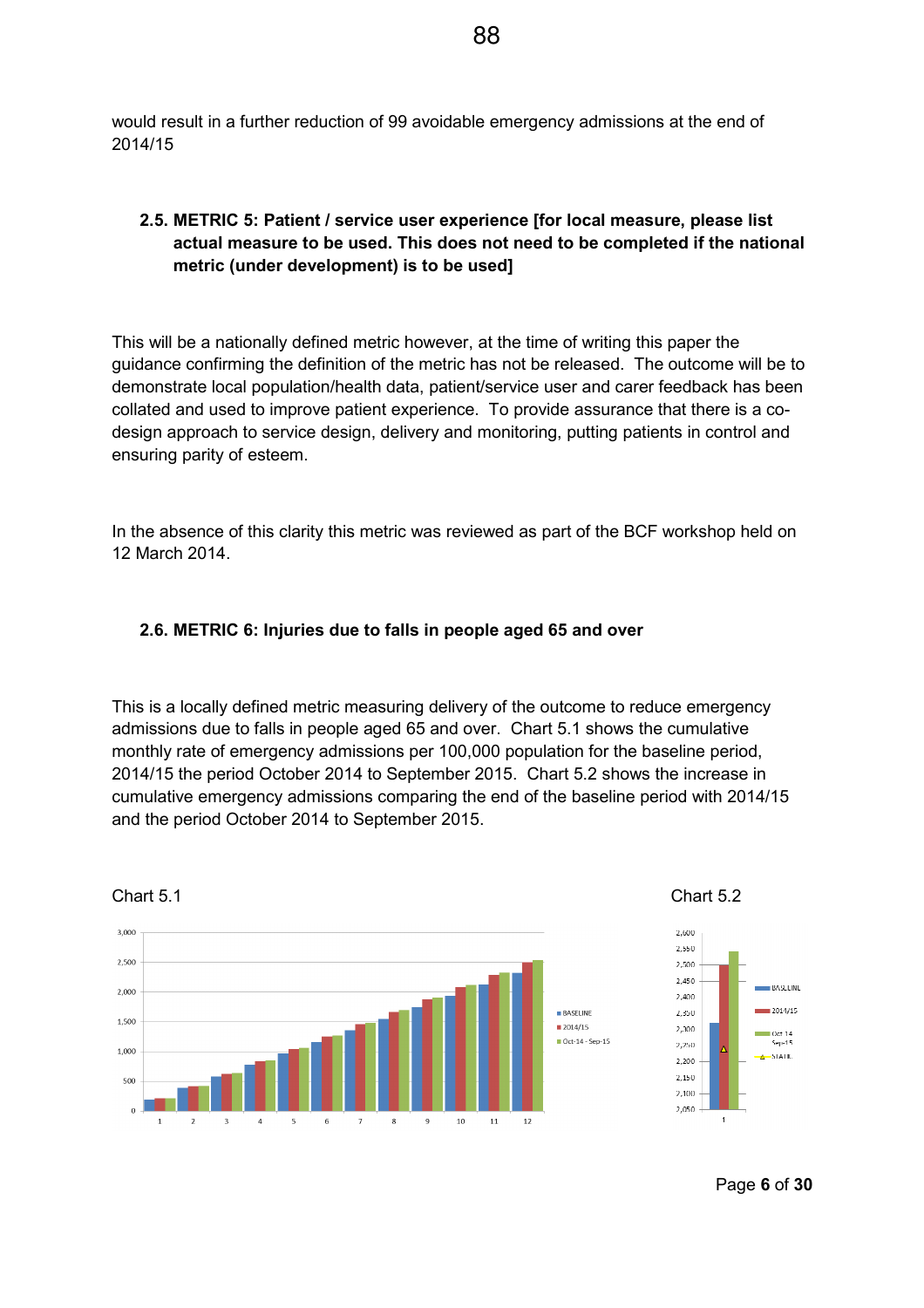Table 5

|                     | <b>BASELINE</b>     | <b>Apr-15 PAYMENT</b> | <b>Oct-15 PAYMENT</b> |  |
|---------------------|---------------------|-----------------------|-----------------------|--|
|                     | $(Apr-10 - Mar-11)$ | $(Apr-14 - Mar-15)$   | $(Oct-14 - Sep-15)$   |  |
| <b>NUMERATOR</b>    | 2,322               | 2,500                 | 2,543                 |  |
| <b>DENOMINTOR</b>   | 115,044             | 128,466               | 130,645               |  |
| <b>METRIC VALUE</b> | 168.20              | 162.17                | 162.21                |  |

Table 5 shows the proposed trajectory to be submitted for this indicator. The proposed trajectory is for a decrease from a baseline of 168.20 emergency admissions per 100,000 per month to 162.17 (3.58%) by 31 March 2015 followed by a slight increase to 162.21 (0.02%) by 30 September 2015. Chart 5.2 also shows the effect of discounting population growth which would result in a further reduction of 83 emergency admissions due to falls at the end of 2014/15 in comparison to the baseline.

#### **3. OUTCOME OF WORKSHOP/RECOMMENDATIONS**

A multi-agency BCF Impact Assessment Workshop was held on 12 March 2014. The aim of the workshop was to jointly assess the achievability of the six BCF metrics and the impact on the health and care system. In light of the assessment, the workshop would propose any material changes to the BCF submission on 4 April 2014 and associated recommendations.

The proposed trajectories for each of the six metrics in section 2 reflect the output of analysis and validation undertaken up to and following the workshop. During the course of the workshop, the team made an assessment of which of the BCF schemes would make the most directly measurable contribution to the delivery of each metric. The workshop also assessed the overall risks to deliver each metric and created a product showing the top three risks in each case for immediate prioritisation, along with suggested mitigation.

Products from this work are:

- An updated BCF Scheme Impact Analysis (included as Appendix A)
- An updated BCF Metric Impact Analysis (included as Appendix B)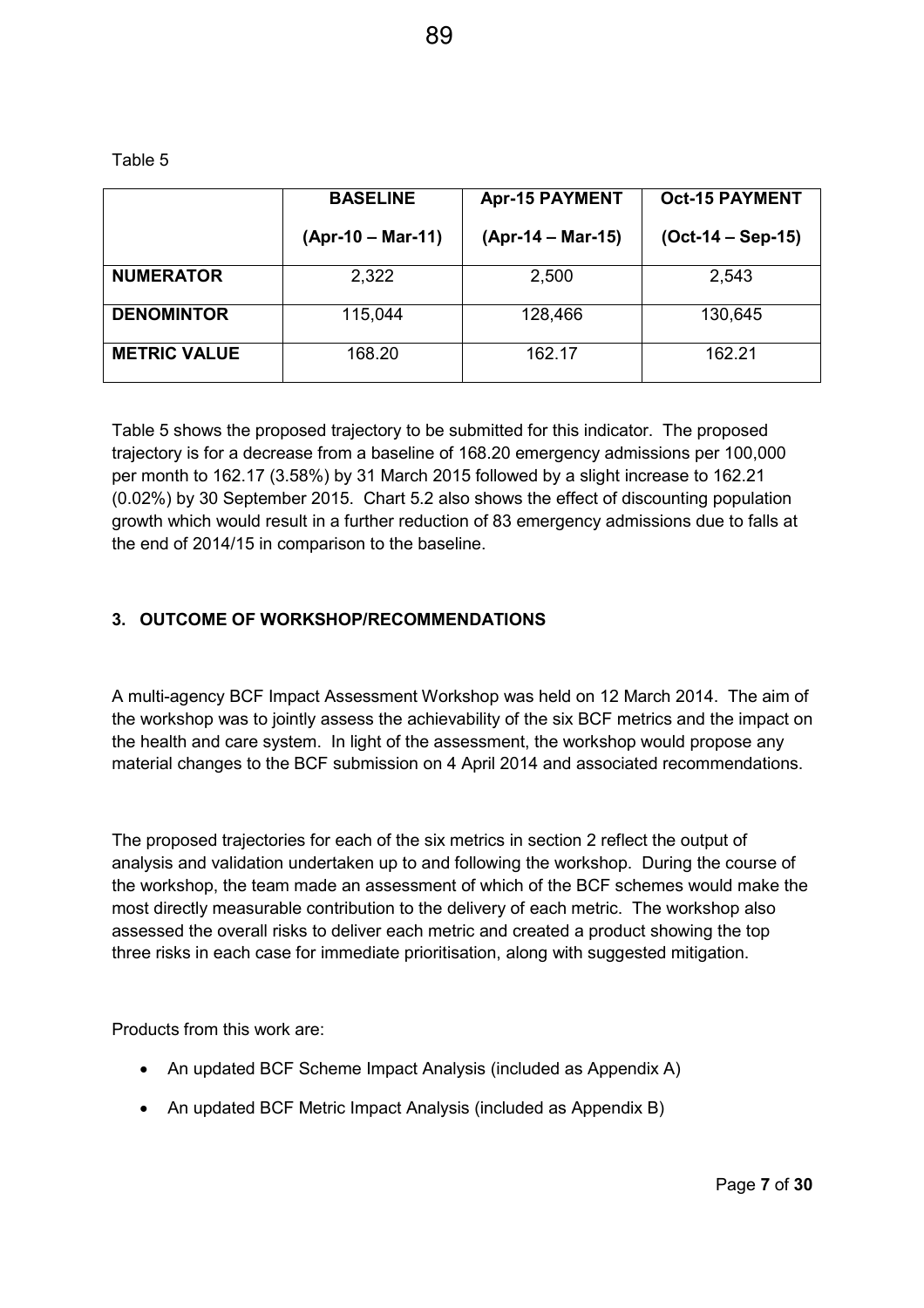- Appendix C shows updated tables which illustrate how each of the 37 schemes contribute to the delivery of the six metrics
- A prioritised list of risks and associated mitigations to deliver each of the six metrics (included as Appendix D)

#### **3.1. RESIDUAL RISKS REQUIRING MITIGATION PRIOR TO 4 APRIL SUBMISSION**

With reference to Appendix D the following table highlights a list of risks and associated mitigations which will be addressed as part of the work to finalise the submission for 4 April.

| <b>METRIC</b>  | <b>RISK</b>                                                                                                                                                                                                   | <b>MITIGATION</b>                                                                                                                                                                                                                                                                                                                                     | <b>STATUS</b>                   |
|----------------|---------------------------------------------------------------------------------------------------------------------------------------------------------------------------------------------------------------|-------------------------------------------------------------------------------------------------------------------------------------------------------------------------------------------------------------------------------------------------------------------------------------------------------------------------------------------------------|---------------------------------|
| $\overline{3}$ | Need to categorise<br>the BCF schemes to<br>identify measureable,<br>core schemes directly<br>contributing to the<br>delivery of the DToC<br>metric and those<br>schemes which make<br>a minimal contribution | Schemes currently identified<br>against the DToC metric in the<br><b>BCF Impact Assessment were</b><br>reviewed by both Risk Working<br>Groups and a list of schemes<br>was agreed<br><b>ACTION: SR to reflect the</b><br>rationalised list of core<br>schemes in an updated version<br>of the BCF Impact Assessment<br>and corresponding pivot table | <b>COMPLETE</b><br>(Appendix C) |
|                | The current DToC<br>metric needs to be<br>amended prior to<br>resubmission so that it<br>has a negative<br>gradient in line with<br>the national<br>benchmark                                                 | <b>ACTION:</b> It was agreed that<br><b>GEM would send SR revised</b><br>numerators for the DToC<br>metric by close of play Friday<br>14 March. This revision would<br>be aligned to the CCGs' 5-year<br>Strategy. GEM will also<br>confirm that the baseline<br>includes DToC for both UHL<br>and LPT                                                | <b>COMPLETE</b>                 |
|                | Need to identify<br>schemes outside of<br>the BCF that directly<br>impact on the DToC<br>metric for Adult                                                                                                     | The revised version of the BCF<br>submission to include an<br>appendix of non-BCF schemes<br>which make a measurable<br>contribution to the delivery of                                                                                                                                                                                               | <b>IN PROGRESS</b>              |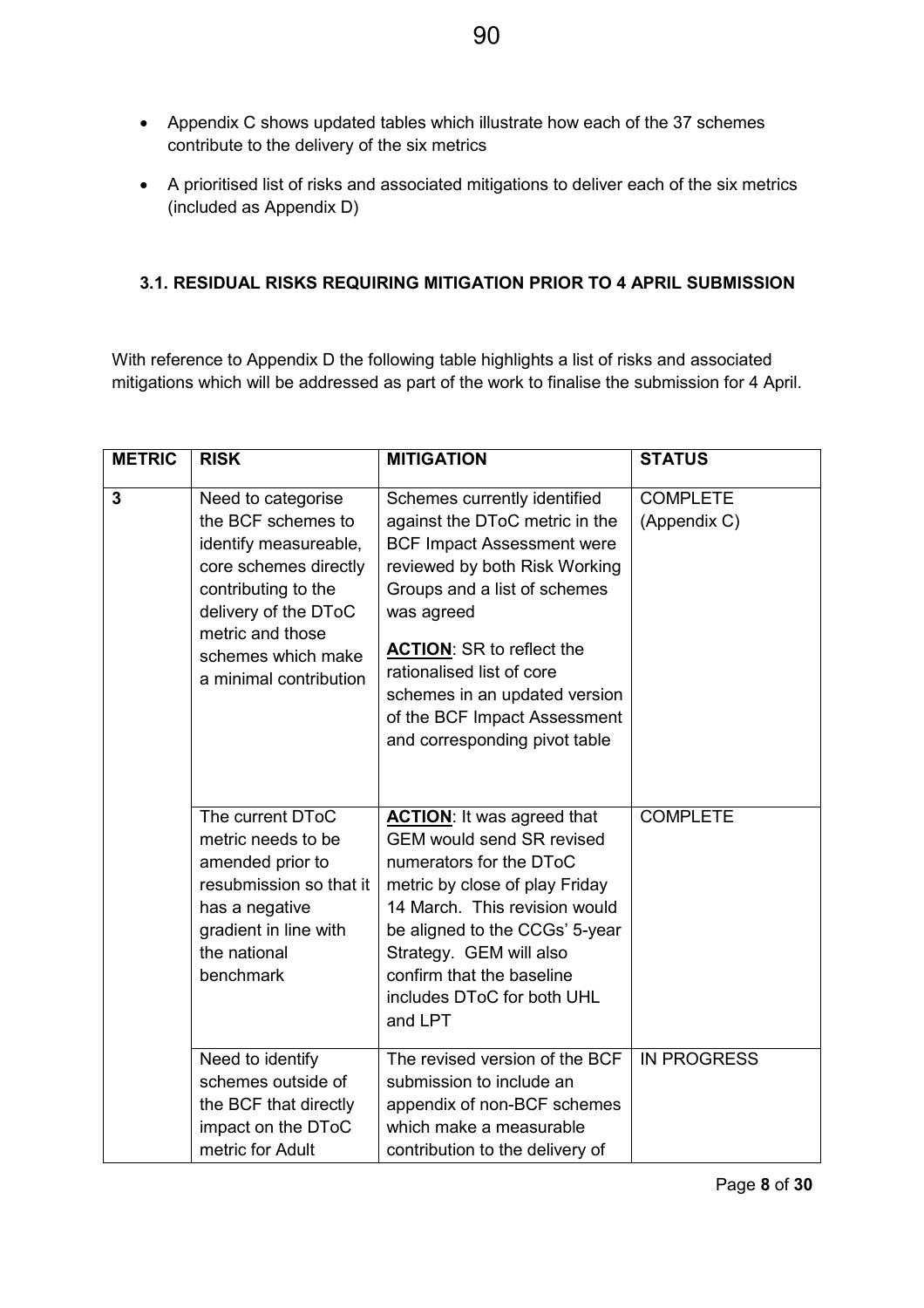| <b>METRIC</b> | <b>RISK</b>                                                                                                                                                                                              | <b>MITIGATION</b>                                                                                                                                                                                                                                                                                                                         | <b>STATUS</b>                   |
|---------------|----------------------------------------------------------------------------------------------------------------------------------------------------------------------------------------------------------|-------------------------------------------------------------------------------------------------------------------------------------------------------------------------------------------------------------------------------------------------------------------------------------------------------------------------------------------|---------------------------------|
|               | <b>Mental Health DToC</b>                                                                                                                                                                                | the DToC metric. These will<br>be included toward evidencing<br>delivery of the DToC metric                                                                                                                                                                                                                                               |                                 |
| 4             | Need to categorise<br>the BCF schemes to<br>identify measureable,<br>core schemes directly<br>contributing to the<br>delivery of the metric<br>and those schemes<br>which make a minimal<br>contribution | Schemes currently identified<br>against the metric in the BCF<br>Impact Assessment were<br>reviewed by both Risk Working<br>Groups and a list of schemes<br>was agreed<br><b>ACTION: SR to reflect the</b><br>rationalised list of core<br>schemes in an updated version<br>of the BCF Impact Assessment<br>and corresponding pivot table | <b>COMPLETE</b><br>(Appendix C) |
|               | The current metric<br>needs to be reviewed<br>and amended prior to<br>resubmission so that it<br>is inline with CCG<br>plans and 2014/15<br>contracts                                                    | <b>ACTION:</b> It was agreed that<br>GEM would review the metric<br>and if necessary send SR<br>revised numerators for the<br>metric by close of play Friday<br>14 March.                                                                                                                                                                 | <b>IN PROGRES</b>               |
|               | Are all providers (i.e.<br>UHL, LPT and out-of-<br>county) included in<br>the current<br>submission?                                                                                                     | <b>ACTION:</b> It was agreed that<br>GEM would review and send<br>confirmation to SR by close of<br>play Friday 14 March.                                                                                                                                                                                                                 | <b>COMPLETE</b>                 |
|               | Need to identify<br>childrens schemes<br>outside of the BCF<br>that directly impact on<br>the metric                                                                                                     | The revised version of the BCF<br>submission to include an<br>appendix of non-BCF schemes<br>which make a measurable<br>contribution to the delivery<br>metric. These will be included<br>toward evidencing delivery of<br>the DToC metric                                                                                                | <b>IN PROGRESS</b>              |
| 6             | $EMAS$ service $- a$<br>proven scheme which<br>is likely to deliver                                                                                                                                      | Propose the addition of the<br>EMAS non conveyance/falls<br>service and cost into the BCF,                                                                                                                                                                                                                                                | <b>IN PROGRESS</b>              |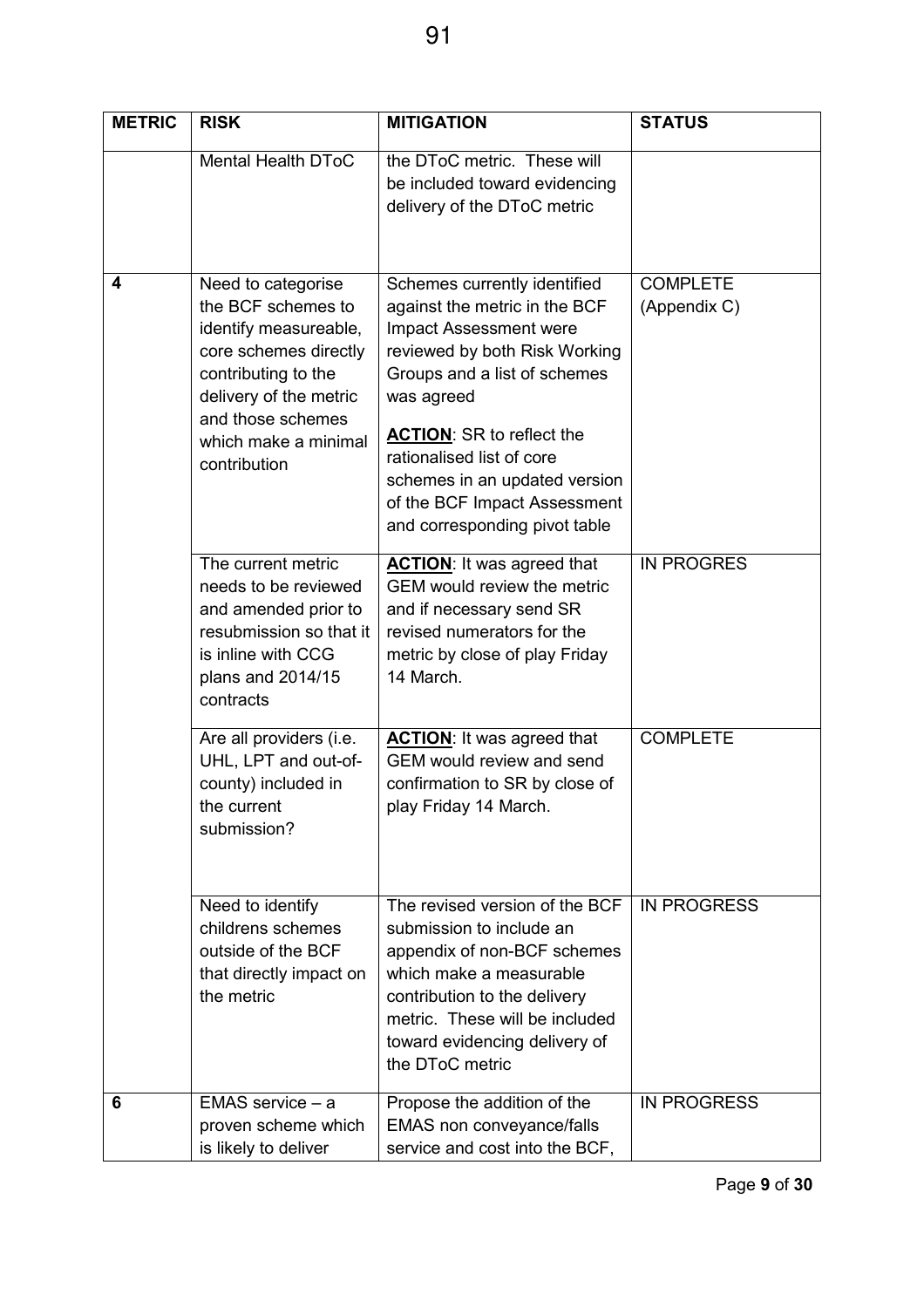| <b>METRIC</b> | <b>RISK</b>                                                                                            | <b>MITIGATION</b>                                                                                                                                                                                                               | <b>STATUS</b> |
|---------------|--------------------------------------------------------------------------------------------------------|---------------------------------------------------------------------------------------------------------------------------------------------------------------------------------------------------------------------------------|---------------|
|               | against the metric<br>quickly is not within<br>the BCF plan (or<br>therefore linked to this<br>metric) | adjust other schemes as<br>needed to find the resource<br>required.<br>Ensure this is a joint scheme<br>between EMAS/LA and NHS<br>so that operational protocols<br>and local pathways are aligned<br>to support non conveyance |               |

### **3.2. RESIDUAL RISKS TO BE CAPTURED IN BCF PROJECT PLAN FOR 2014/15**

| <b>METRIC</b>  | <b>RISK</b>                                                                         | <b>MITIGATION</b>                                                                                                                                                                                                                                                                       |
|----------------|-------------------------------------------------------------------------------------|-----------------------------------------------------------------------------------------------------------------------------------------------------------------------------------------------------------------------------------------------------------------------------------------|
| 1              | Capacity in Dom Care market -<br>workforce risks                                    | Better care together (LLR wide strategy) will<br>include a workforce strategy<br>Help to Live at Home project group is also<br>tackling this issue in Leicestershire<br>However we need to understand the pace and<br>milestones for these improvements to ensure<br>we meet the metric |
|                | Limited staff pool to develop<br>new areas of service                               | Action plan to include plans to develop<br>generic workers.<br>How contract terms for Dom care workers can<br>be addressed                                                                                                                                                              |
|                | Mobilisation, resource and<br>capacity are concerns                                 | Clear agreement of model asap<br>Data baseline required asap                                                                                                                                                                                                                            |
| $\overline{2}$ | Normally bottom quartile for<br>this metric                                         | Immediate feasibility work to change the<br>approach to data capture and cost the<br>implications of these changes - need to<br>capture where people actually end up after<br>reablement - across all settings of care.                                                                 |
| 6              | Number of the schemes are<br>about future delivery<br>(prevention) and will not see | Longer term prevention schemes still need to<br>be prioritised and developed but clarity is<br>needed in presentation of these schemes                                                                                                                                                  |

Page **10** of **30**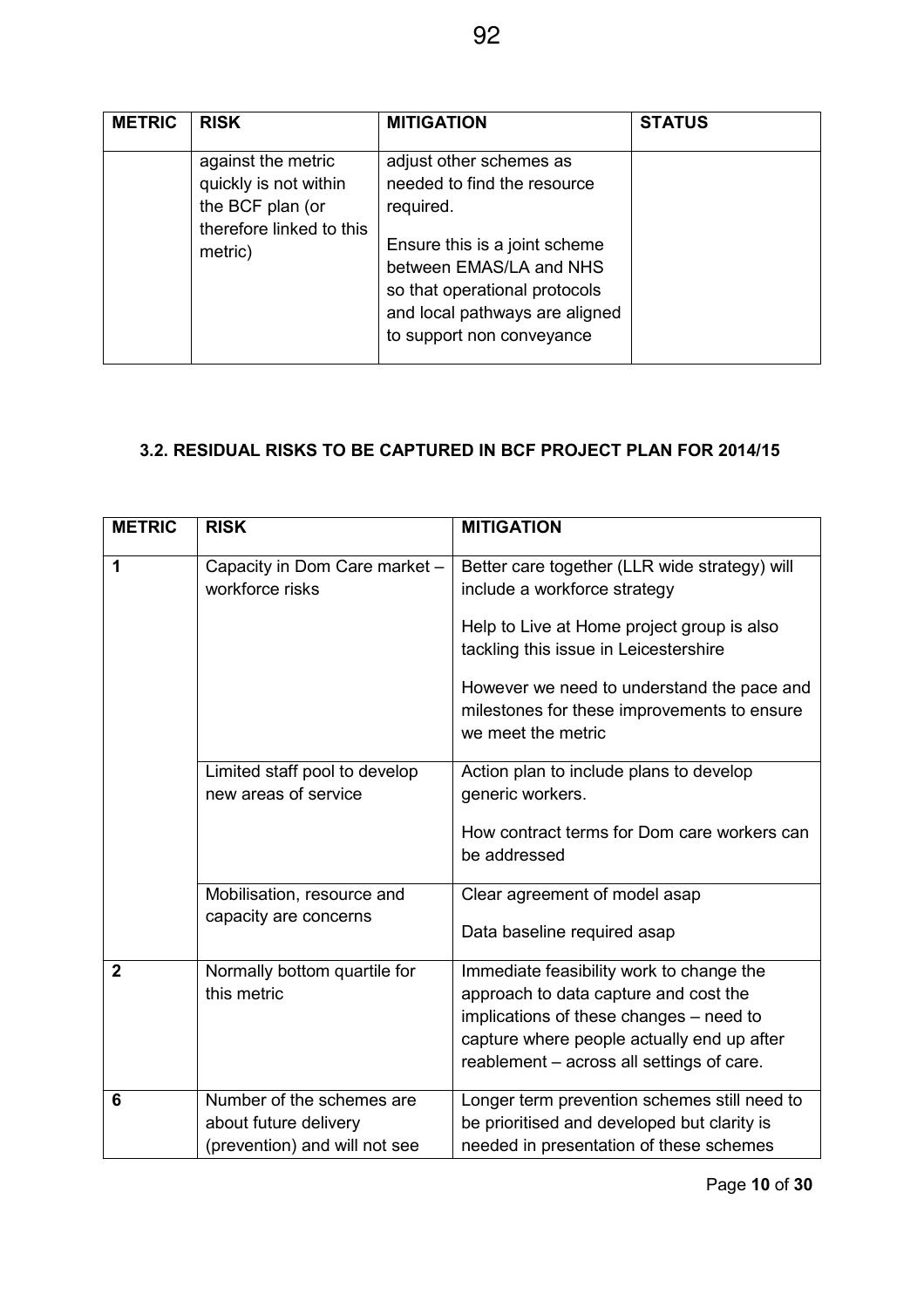| <b>METRIC</b> | <b>RISK</b>                                        | <b>MITIGATION</b>                                                        |
|---------------|----------------------------------------------------|--------------------------------------------------------------------------|
|               | results/impact on metrics<br>immediately in year 1 | against this metric that they will deliver later<br>and need measurables |

#### **4. CONCLUSIONS AND RECOMMENDATIONS**

- I. Gaps remain in the impact analysis, including where evidence is missing or incomplete, where governance or project resources are unclear, or where there is insufficient detail in the measurement of the interventions/data capture. It is recommended that the impact analysis is subject to further work in Q1 2014/15, with a progress update at the April meeting of the Integration Executive.
- II. That KPIs be further validated (where they exist) or developed as necessary for each of the BCF component schemes, so that their contribution to the 6 headline metrics is clear and the impact can be tracked by scheme.
- III. The risk analysis and mitigation plan by metric should be incorporated into the project plan and risk register of the relevant component of the integration programme.
- IV. The Integration Executive is recommended to approve the submission of the metrics per the analysis in this paper with the following caveats:
	- a. Further work is required to improve data quality for metric 2 (reablement 91 days)
	- b. That the DTOC metric may be subject to further national development in 2014/15
	- c. That the avoidable emergency admissions trajectory should be expressed over a 5 year period with supporting narrative indicating the improved pace of delivery (stretch to be applied) from 2015/16 onwards in line with CCG operating plan/5 year plan intentions.
	- d. In the absence of a national metric for capturing patient experience the Integration Executive should ask quality leads to consider the feasibility of using a local proxy metric or metrics which can be applied to the 4 themes of the BCF.
	- e. That the numerator for the falls metric currently increases over the course of the proposed trajectory. Due to this further analysis is needed on the impact of the schemes to deliver against this metric – see V below
- V. The Integration Executive should include a new scheme in the BCF to address the falls metric, as the findings of the workshop the schemes currently in the plan will not deliver in the first 18 months but are valid for prevention in the longer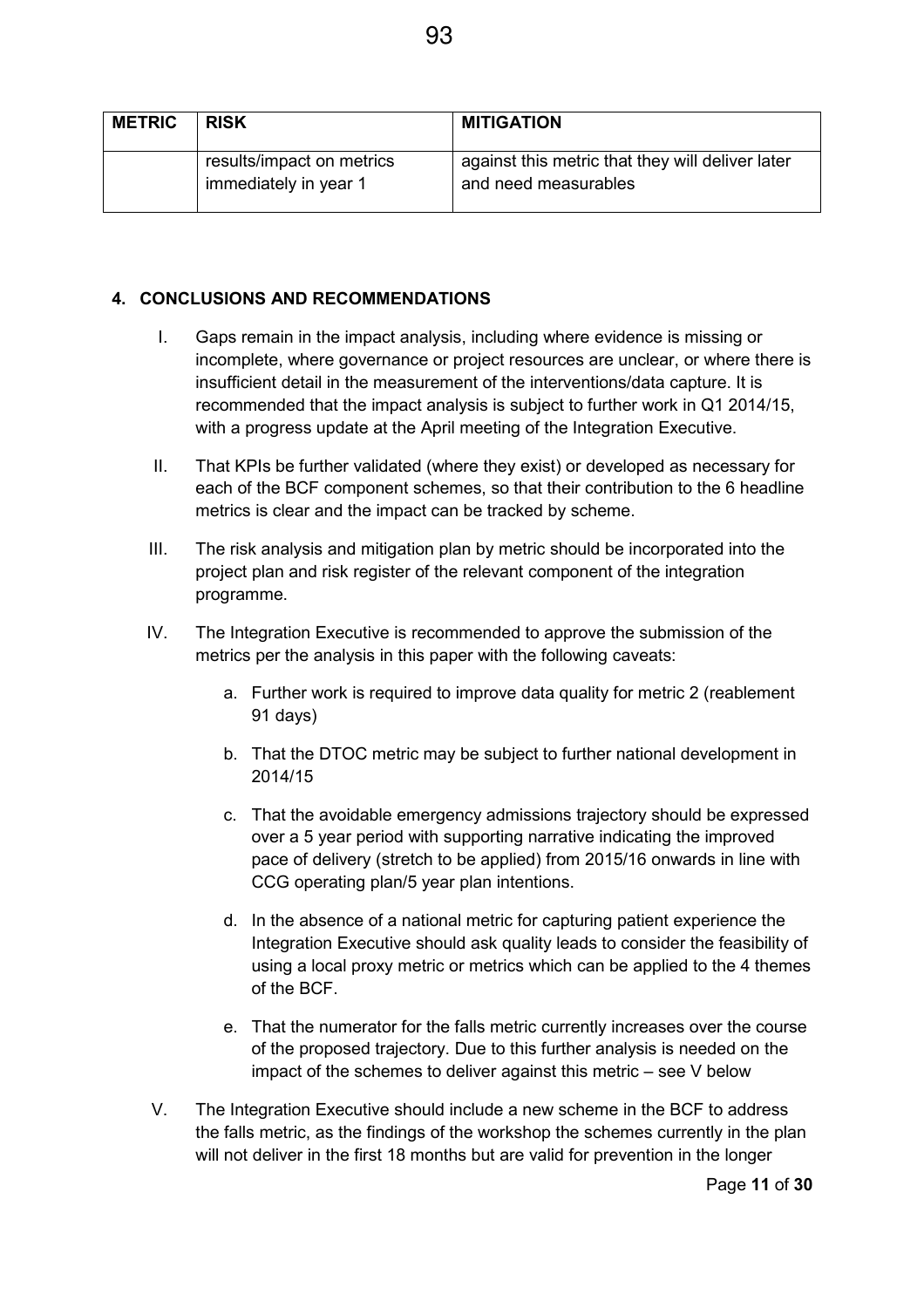term. The addition of the EMAS falls prevention scheme is recommended as this has good evidence from elsewhere in the East Midlands and analysis is currently underway to assess the financial requirements for this scheme in 2014/15.

VI. The papers for the Health and Wellbeing Board on April  $1<sup>st</sup>$  should include a short cover paper outlining the decisions of the integration executive with supporting Appendix B, so that assurance can be given on the validation undertaken of the metrics prior to BCF approval.

#### **5. APPENDIX A: BCF Scheme Impact Analysis**

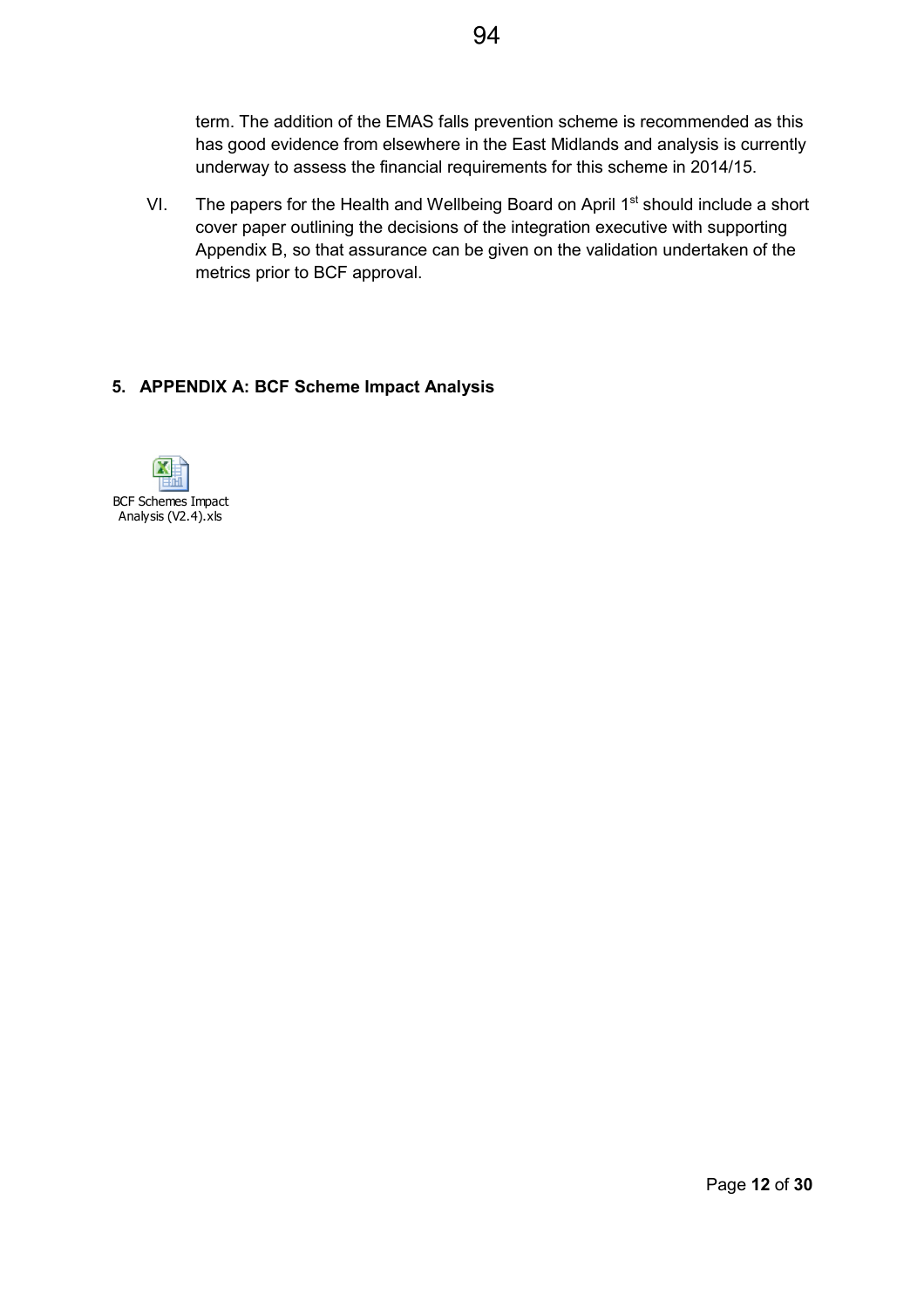

#### **6. APPENDIX B: BCF Metric Impact Analysis**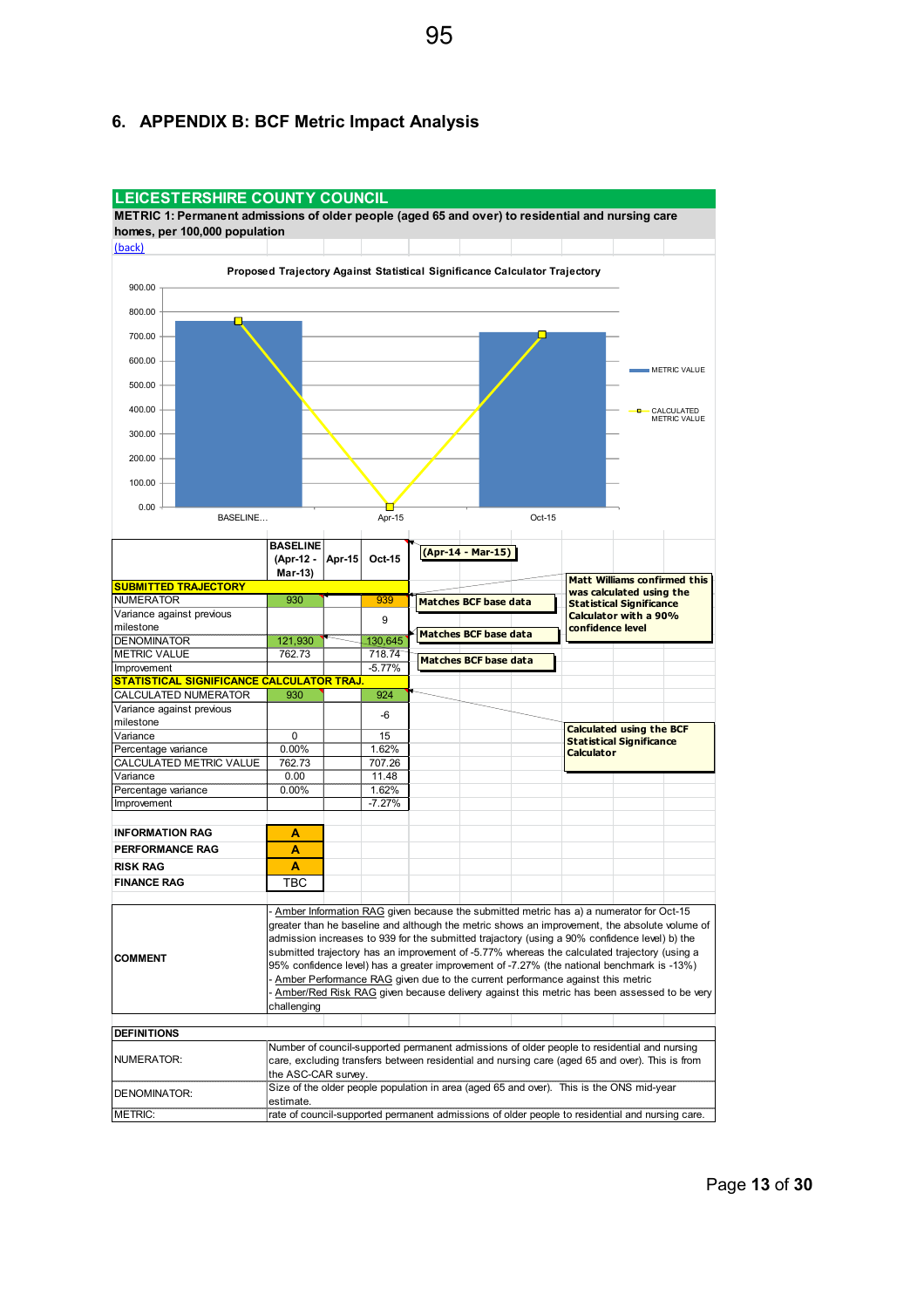

Page **14** of **30**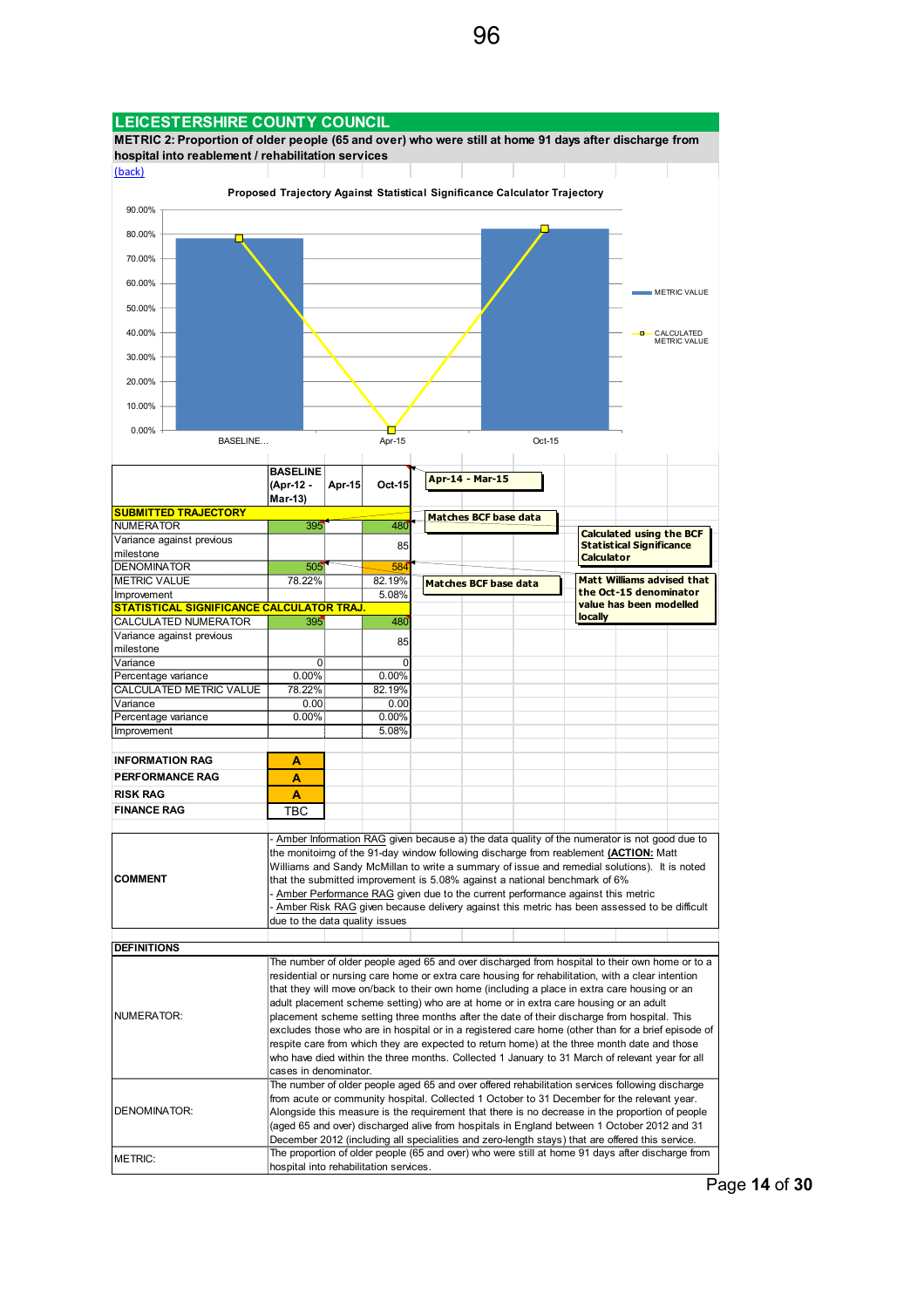

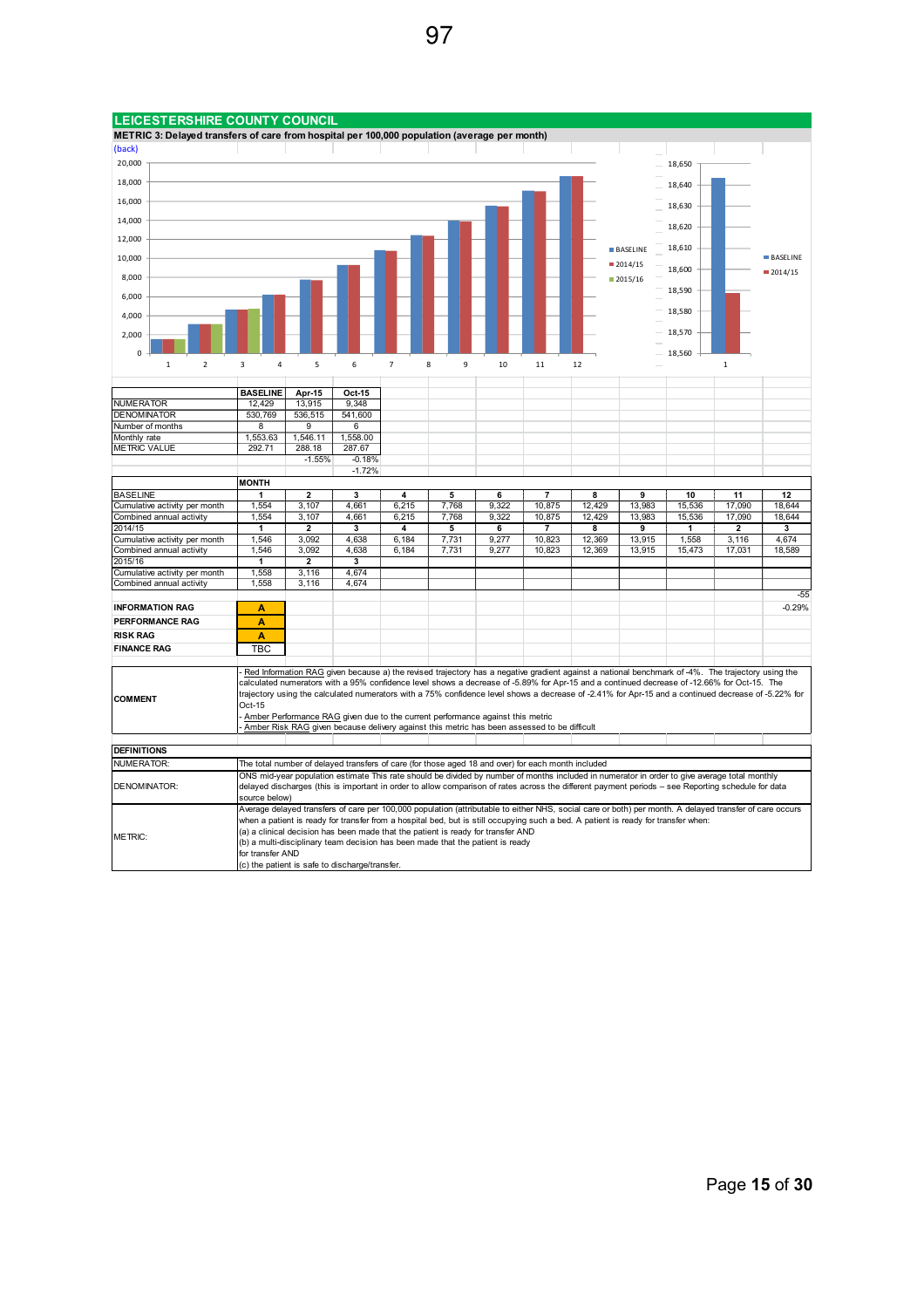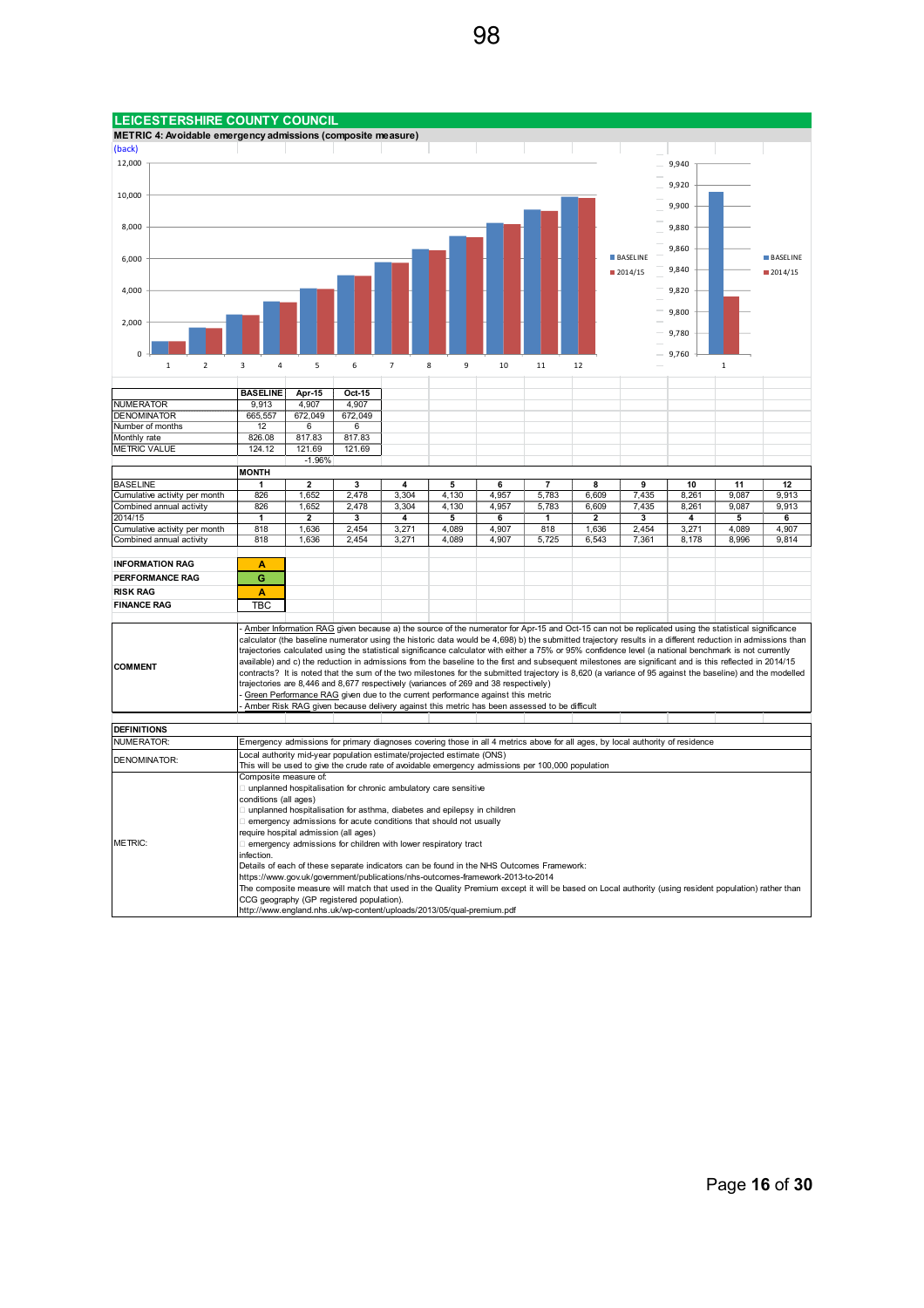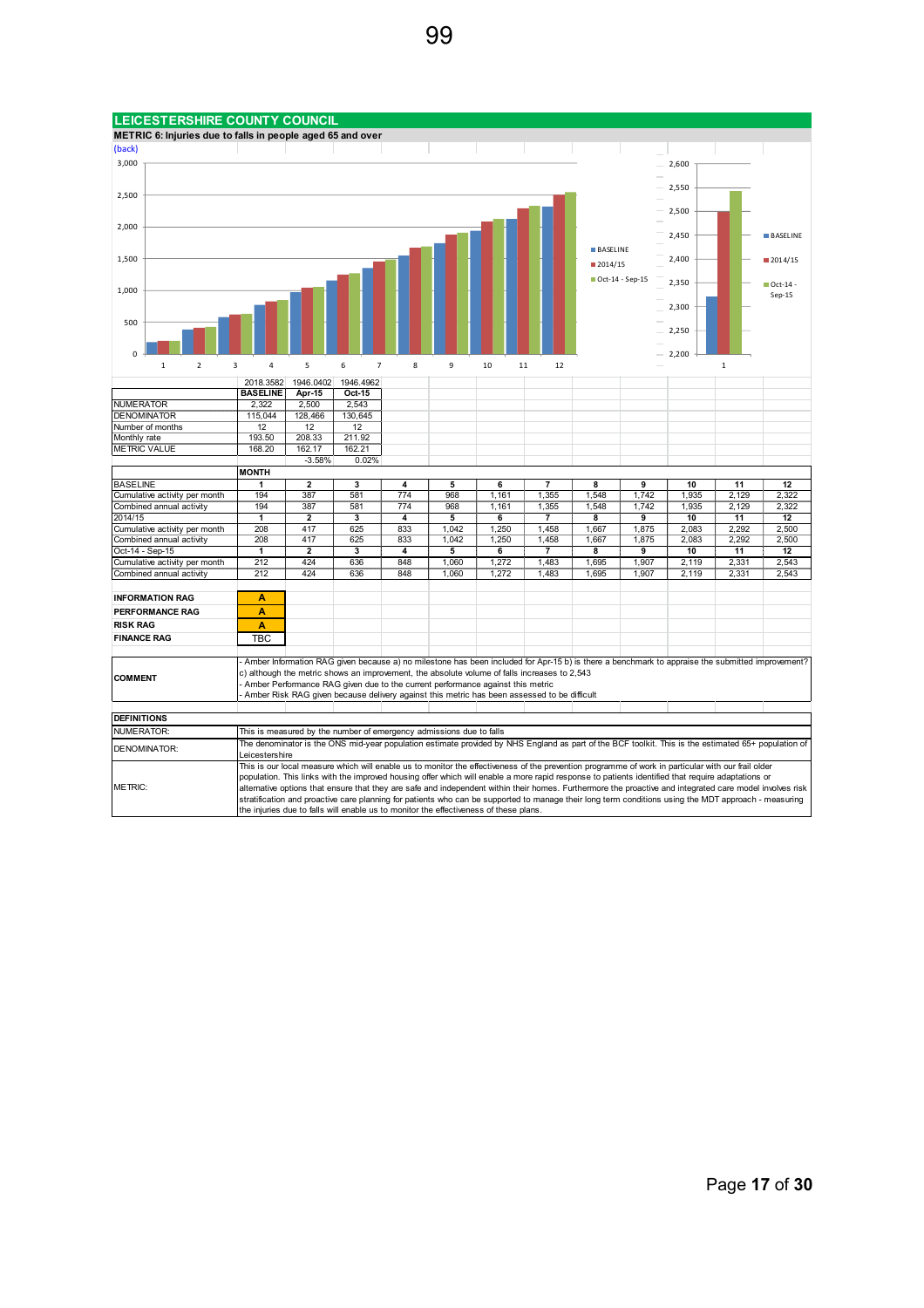### **7. APPENDIX C: BCF Scheme Impact Analysis Pivot Table**

| <b>METRIC 1: Residential &amp; Nursing Care Admissions</b> |                                            |  |
|------------------------------------------------------------|--------------------------------------------|--|
| <b>THEME</b>                                               | <b>SCHEME</b>                              |  |
| Discharge Reablement                                       | <b>Bridging Service</b>                    |  |
| <b>LTCs</b>                                                | SC - protection of community care packages |  |
|                                                            | SC - Sustainable community services        |  |
| Prevention                                                 | Assistive Technology                       |  |
|                                                            | <b>Carers Assessment</b>                   |  |
|                                                            | <b>Carers Service</b>                      |  |
|                                                            | <b>Disabled Facilities Grants</b>          |  |
| <b>Urgent Response</b>                                     | <b>Integrated Crisis Response Service</b>  |  |

| <b>METRIC 2: Rehabilitation / Reablement</b> |                                           |  |
|----------------------------------------------|-------------------------------------------|--|
| <b>THEME</b>                                 | <b>SCHEME</b>                             |  |
| Discharge Reablement                         | <b>Bridging Service</b>                   |  |
|                                              | <b>HART Reablement</b>                    |  |
|                                              | Hospital to Home                          |  |
|                                              | <b>Integrated Residential Reablement</b>  |  |
|                                              | Intermediate Care                         |  |
| <b>Urgent Response</b>                       | <b>Integrated Crisis Response Service</b> |  |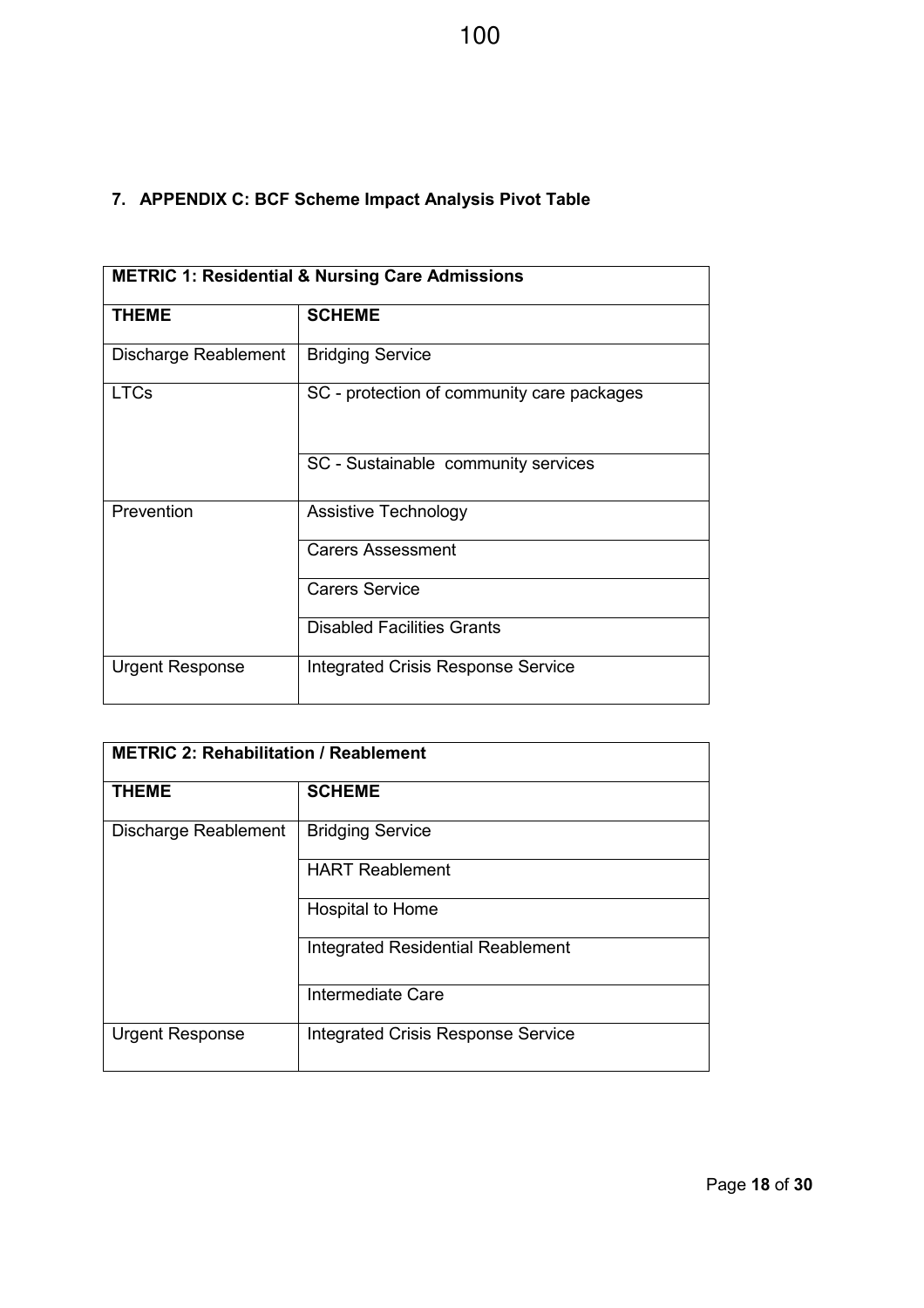| <b>METRIC 3: Delayed Bed Days</b> |                                                 |  |  |
|-----------------------------------|-------------------------------------------------|--|--|
| <b>THEME</b>                      | <b>SCHEME</b>                                   |  |  |
| Discharge Reablement              | <b>Bridging Service</b>                         |  |  |
|                                   | <b>HART Reablement</b>                          |  |  |
|                                   | Hospital to Home                                |  |  |
|                                   | <b>Integrated Residential Reablement</b>        |  |  |
|                                   | Intermediate Care                               |  |  |
|                                   | NHS - Assertive In Reach                        |  |  |
|                                   | NHS - Intensive Community Service               |  |  |
|                                   | NHS - Reablement                                |  |  |
|                                   | NHS - Step Down                                 |  |  |
|                                   | Strengthening Mental Health Discharge Provision |  |  |
| <b>Urgent Response</b>            | <b>Integrated Crisis Response Service</b>       |  |  |

| <b>METRIC 4: Avoidable Emergency Admissions</b> |                                        |  |  |
|-------------------------------------------------|----------------------------------------|--|--|
| <b>THEME</b>                                    | <b>SCHEME</b>                          |  |  |
| Discharge Reablement                            | Intermediate Care                      |  |  |
|                                                 | NHS - Intensive Community Service      |  |  |
|                                                 | <b>SC</b> - Residential Care Respite   |  |  |
| <b>LTCs</b>                                     | <b>Improving Quality in Care Homes</b> |  |  |
|                                                 | Integration Model for LTCs (ELRCCG)    |  |  |
|                                                 | Proactive Care (WLCCG)                 |  |  |
|                                                 | SC - Increasing demographic pressures  |  |  |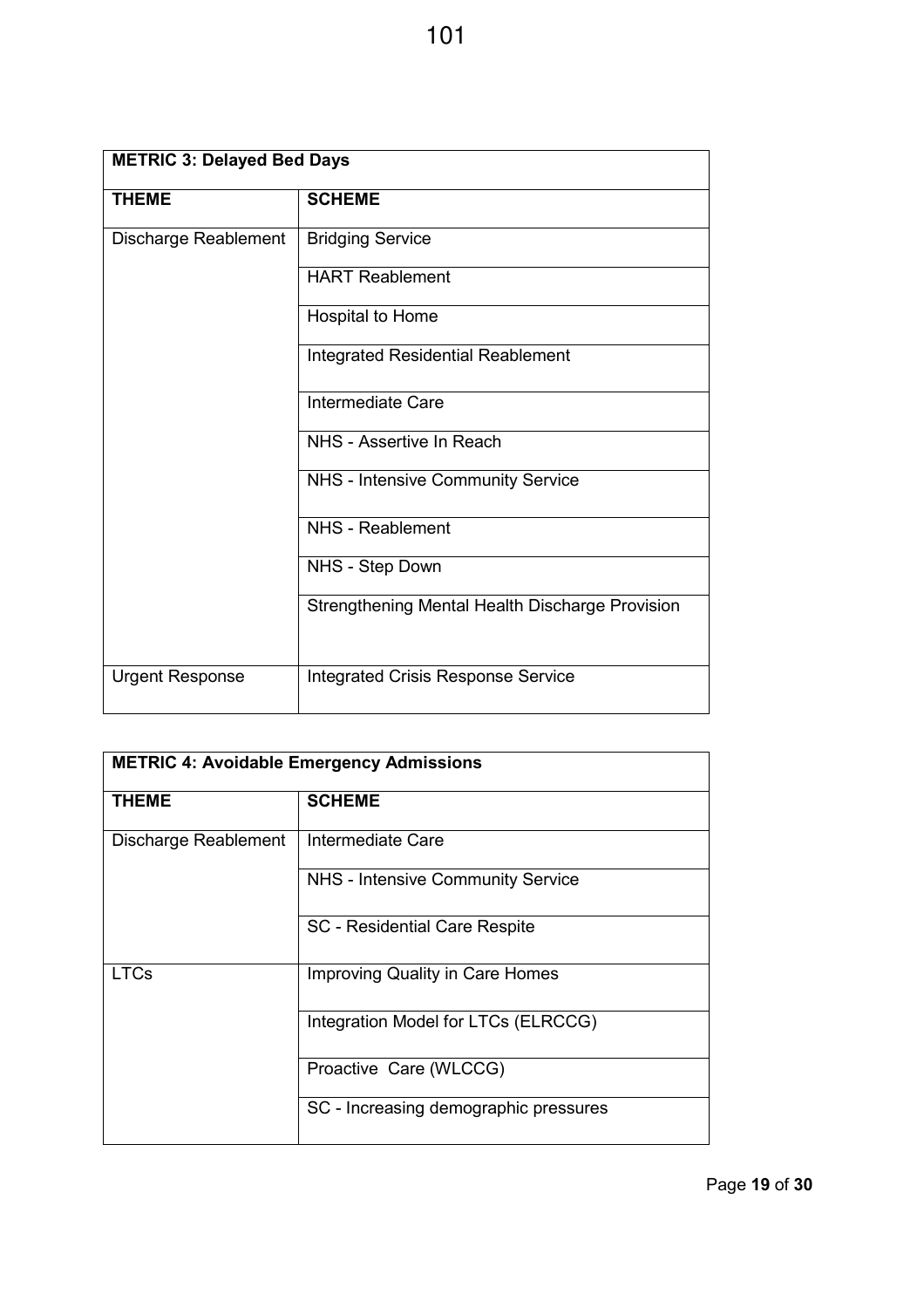|                        | SC - Nursing care package                  |  |  |
|------------------------|--------------------------------------------|--|--|
|                        | SC - protection of community care packages |  |  |
|                        | SC - Sustainable community services        |  |  |
| Prevention             | <b>First Contact</b>                       |  |  |
|                        | <b>Local Area Coordination</b>             |  |  |
| <b>Urgent Response</b> | <b>Elderly Frail Service</b>               |  |  |
|                        | Expanded role of Primary Medical Care      |  |  |
|                        | <b>Integrated Crisis Response Service</b>  |  |  |

| <b>METRIC 5: Patient / Service User Experience</b> |                                                 |  |  |  |
|----------------------------------------------------|-------------------------------------------------|--|--|--|
| <b>THEME</b>                                       | <b>SCHEME</b>                                   |  |  |  |
| Discharge Reablement                               | <b>Bridging Service</b>                         |  |  |  |
|                                                    | <b>HART Reablement</b>                          |  |  |  |
|                                                    | Hospital to Home                                |  |  |  |
|                                                    | <b>Integrated Residential Reablement</b>        |  |  |  |
|                                                    | <b>Intermediate Care</b>                        |  |  |  |
|                                                    | NHS - Assertive In Reach                        |  |  |  |
|                                                    | NHS - Intensive Community Service               |  |  |  |
|                                                    | NHS - Reablement                                |  |  |  |
|                                                    | NHS - Step Down                                 |  |  |  |
|                                                    | Patient Transfer Minimum Data Set               |  |  |  |
|                                                    | Strengthening Mental Health Discharge Provision |  |  |  |
|                                                    |                                                 |  |  |  |
|                                                    |                                                 |  |  |  |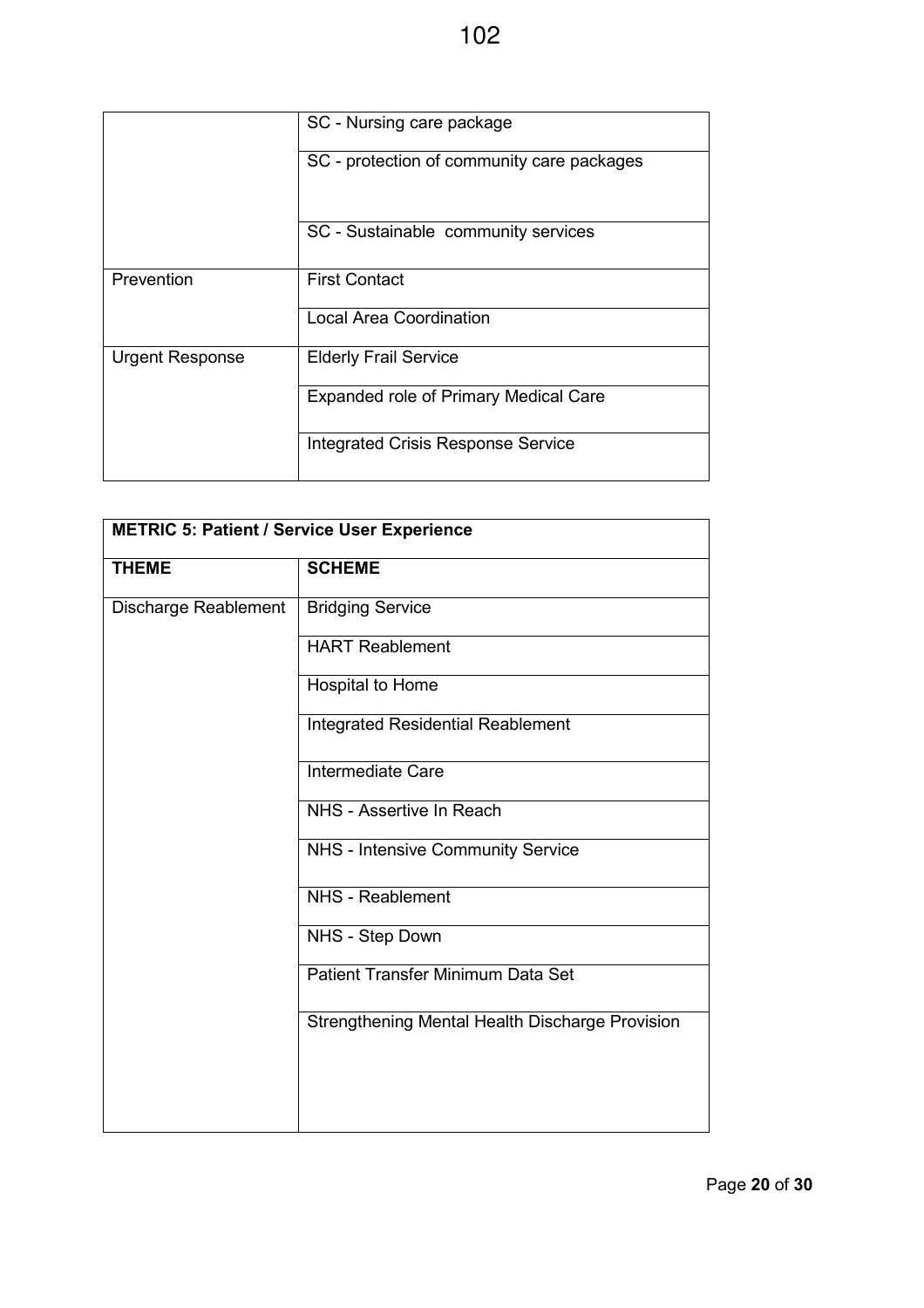| <b>LTCs</b>            | <b>Improving Quality in Care Homes</b>                       |
|------------------------|--------------------------------------------------------------|
|                        | Integration Model for LTCs (ELRCCG)                          |
|                        | IT Enablers - data sharing, care plans, t/health &<br>t/care |
|                        | Pathway to Housing                                           |
|                        | Proactive Care (WLCCG)                                       |
| Prevention             | Assistive Technology                                         |
|                        | <b>Carers Assessment</b>                                     |
|                        | <b>Carers Service</b>                                        |
|                        | <b>Disabled Facilities Grants</b>                            |
|                        | <b>First Contact</b>                                         |
|                        | <b>Local Area Coordination</b>                               |
|                        | <b>NHS - LD Short Breaks</b>                                 |
|                        | Specialist Support to People with Dementia &<br>Carers       |
|                        | <b>Time Banking</b><br>(Non-recurrent funding)               |
| <b>Urgent Response</b> | <b>Elderly Frail Service</b>                                 |
|                        | Expanded role of Primary Medical Care                        |
|                        | <b>Integrated Crisis Response Service</b>                    |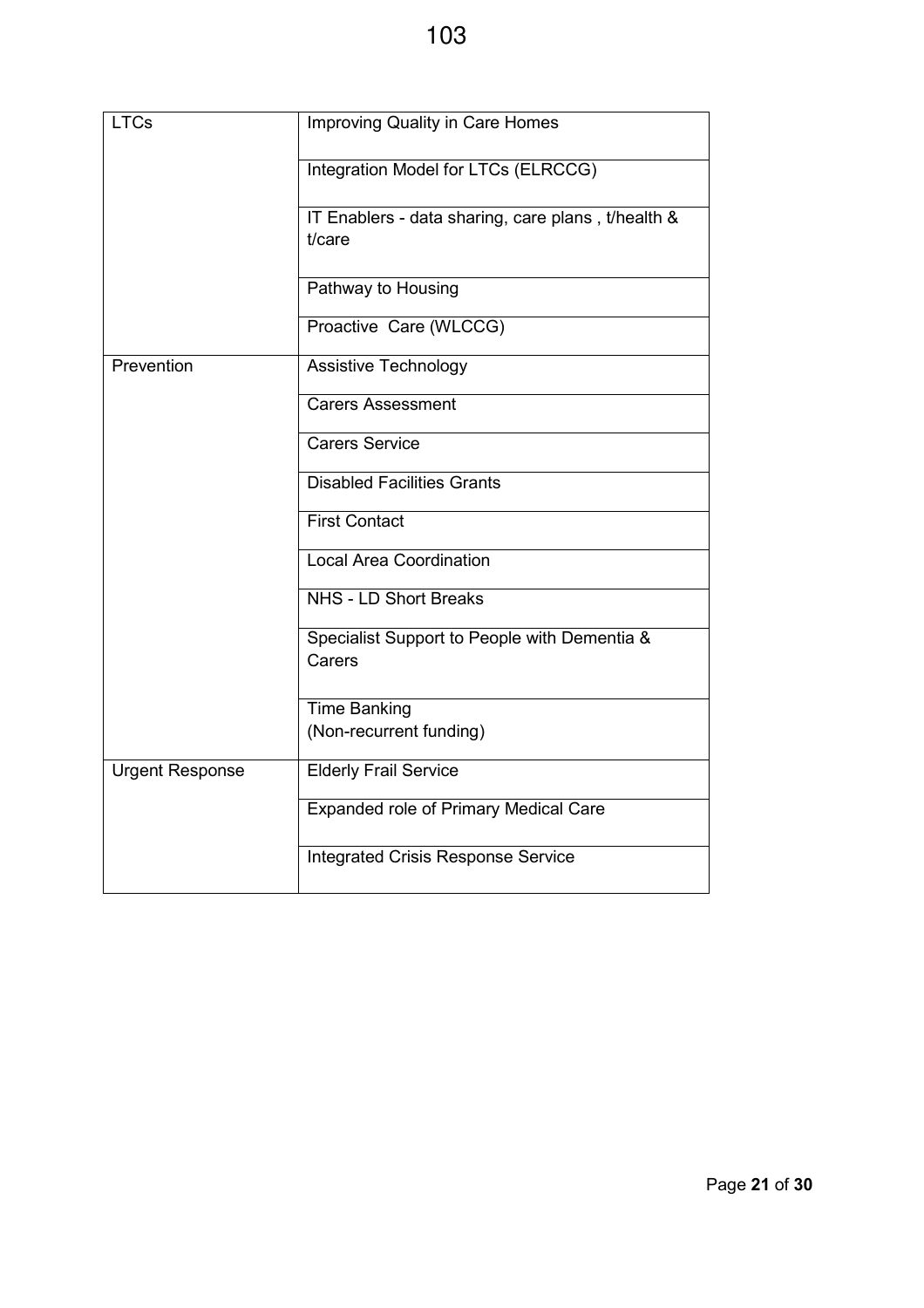| <b>METRIC 5: Falls</b> |                                     |  |  |
|------------------------|-------------------------------------|--|--|
| <b>THEME</b>           | <b>SCHEME</b>                       |  |  |
| <b>LTCs</b>            | Integration Model for LTCs (ELRCCG) |  |  |
|                        | Proactive Care (WLCCG)              |  |  |
| Prevention             | Assistive Technology                |  |  |
|                        | <b>Disabled Facilities Grants</b>   |  |  |
|                        | <b>Local Area Coordination</b>      |  |  |

It is noted that the schemes below may be enabling overall rather than relate in a measurable way to a specific metric

| <b>THEME</b>         | <b>SCHEME</b>                                                           |
|----------------------|-------------------------------------------------------------------------|
| Discharge Reablement | <b>HART Scheduling System</b>                                           |
|                      | SC - cost pressures linked to new models of<br>working                  |
| Prevention           | Assistive Technology (replacement equipment)<br>(Non-recurrent funding) |
|                      | Strengthening Autism Pathway                                            |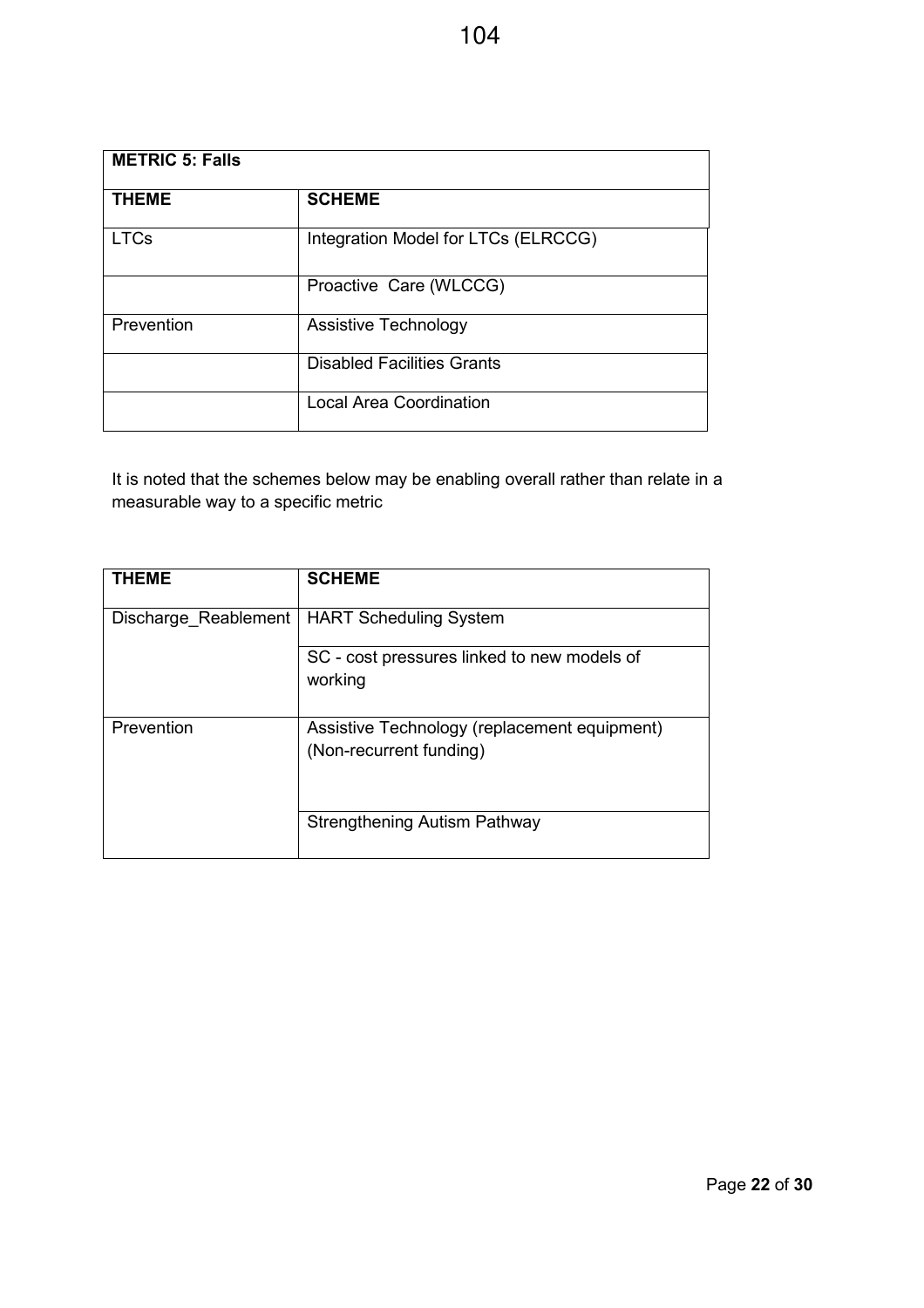**8. APPENDIX C: prioritised list of risks and associated mitigations to deliver each of the six metrics**

| Metric Name: One - Residential/Nursing Care                                                                                                                                                                                                |                                            |                                                                                                                                                                                                   | Leicestershire<br>County Council                                                                                                    |
|--------------------------------------------------------------------------------------------------------------------------------------------------------------------------------------------------------------------------------------------|--------------------------------------------|---------------------------------------------------------------------------------------------------------------------------------------------------------------------------------------------------|-------------------------------------------------------------------------------------------------------------------------------------|
| Risk / Issue                                                                                                                                                                                                                               | <b>Theme / Projects</b><br><b>Affected</b> | <b>Mitigation Steps</b>                                                                                                                                                                           | <b>Prioritisation Score</b><br>(in the boxes mark too 3 with 1)<br>being highest, then 2, then 3).<br>Group 1<br>Group 2<br>Group 3 |
| GP communications on available services                                                                                                                                                                                                    | ALL.                                       | Communications plan/support bols for GPs so they have the<br>most up to date information on care pathways and have details<br>of when new elements of service come on steam via the BCF.<br>olan. |                                                                                                                                     |
| First Contact in GP surgeries may not be<br>well developed                                                                                                                                                                                 | <b>First Contact</b>                       | As above butto indude ensuring the GPs role in First Contact is<br>communicated.                                                                                                                  |                                                                                                                                     |
| Cultural risk on Assistive Technology<br>adoption - staff and diffensiseemind to<br>favour it in LLR, and so this presents a risk<br>In the BCF plan, where we are almha to<br>get greater uptake of AT to avoid use of<br>other services: | Assistive Technology                       | Educating GPs / rursing staff / public about the benefits of AT.<br>evaluate knowledge and confidence of AT before and after<br>awareness campaign                                                |                                                                                                                                     |
| Mobilisation, resource and capacity are<br><b>CONCERNS</b>                                                                                                                                                                                 | <b>Bridging Sevice</b>                     | Clear soreement of model as ap<br>Data baseline required as an                                                                                                                                    | з                                                                                                                                   |
|                                                                                                                                                                                                                                            |                                            |                                                                                                                                                                                                   |                                                                                                                                     |
| Capacity in Dom Care market - workforce<br><b>risks</b>                                                                                                                                                                                    |                                            | Better care together (LLR wide strategy) will indude a workbox-<br>strategy<br>Help to Live at Home groled group is also tackling this issue in<br>lelcestershire                                 | 1                                                                                                                                   |

Page **23** of **30**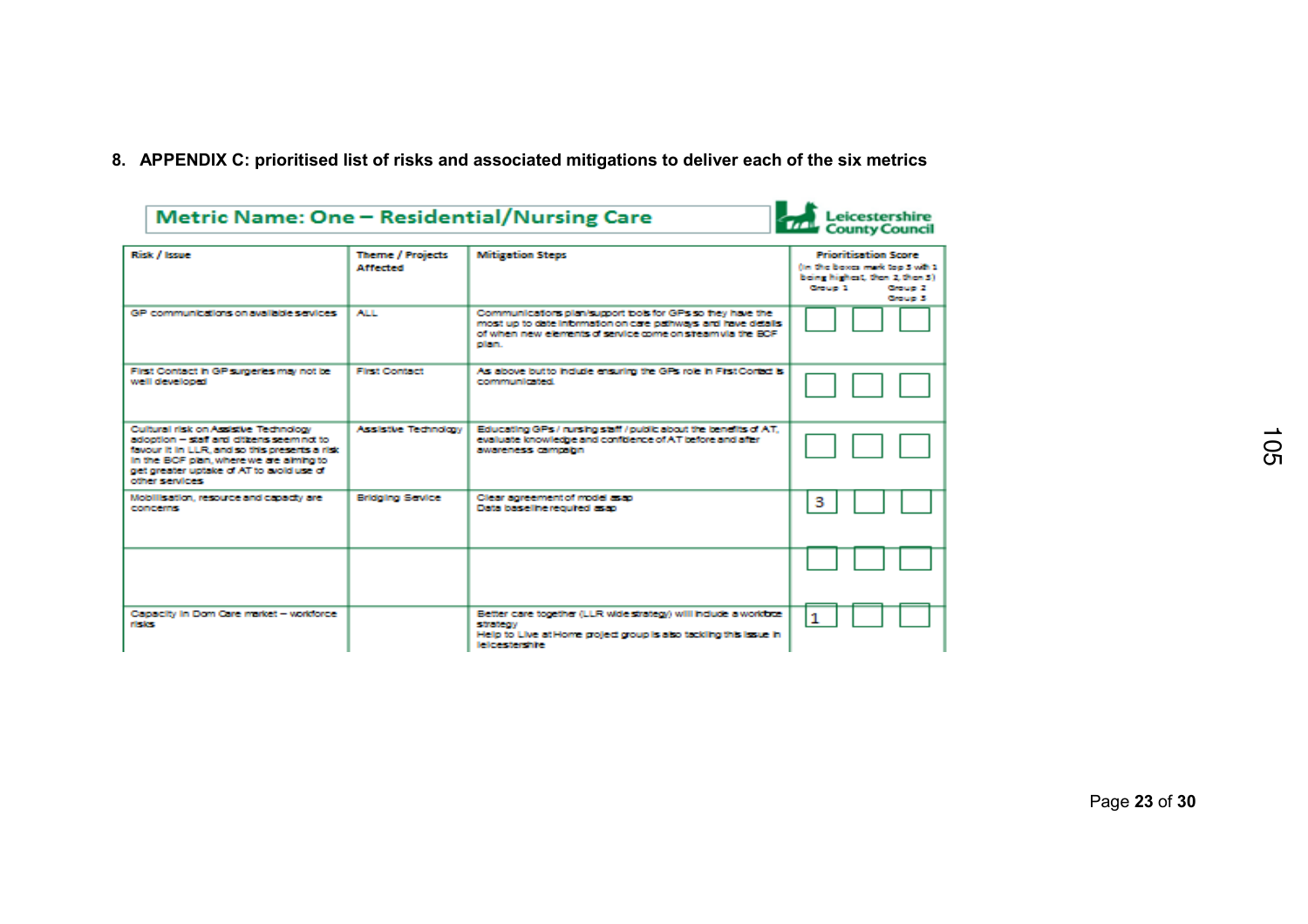## Metric Name: One - Residential/Nursing Care



| Risk / Issue                                                                                                              | <b>Theme / Projects</b><br><b>Affected</b> | <b>Mitigation Steps</b>                                                                                                                                                                                                                            | <b>Prioritisation Score</b><br>(in the boxes mark too 3 with 1)<br>being highest, then 2 then 3).<br><b>Consumer 1</b><br><b>Croup 2</b><br>Chouse 3 |
|---------------------------------------------------------------------------------------------------------------------------|--------------------------------------------|----------------------------------------------------------------------------------------------------------------------------------------------------------------------------------------------------------------------------------------------------|------------------------------------------------------------------------------------------------------------------------------------------------------|
| Limited staff cool to develop new areas of<br>spendings.                                                                  |                                            | Action plan to induce.<br>Plans to develop generic workers.<br>How contract terms for Dom care workers can be addressed.                                                                                                                           | 2                                                                                                                                                    |
| Financial risks in charging grofile of<br>workforce.                                                                      |                                            | For discussion with the LLR-wide stategy group - how can the<br>workforce strategy influence T&Cs to support BCF origity<br>workforce changes/groups                                                                                               |                                                                                                                                                      |
| Housing offer to Health - "lont bub"                                                                                      | Unitied Prevention                         | Profect plan needed to deliver consolidated sewice as scon as<br>nered him.<br>Procurement timeline needs factoring in<br>District buy in and agreement to Pooling of DFGs is a key factor<br>-need to factor in time required to reach agreement. |                                                                                                                                                      |
| Lack of prioritisation and coordination of<br>subserves arross the restrict                                               | All metrics:                               | Too many origities and lack of clarky about which scheme best<br>serves which meticis) will lead to a contused and inefective.<br>programme of work.                                                                                               |                                                                                                                                                      |
| Risks to change in carer assessments as a<br>rescult of the Core FIII.                                                    |                                            | Modelling the casts of these charges, and comparing to the<br>floures currently in the BCF                                                                                                                                                         |                                                                                                                                                      |
| Schemes hatare about improvirg hospital<br>discharge are not featuring in fris metric.<br>and are potentially applicable. | <b>Discharge</b>                           | Consider the impact on the trajectory for this metric, that can be<br>achieved via impoved discharge - confirm and challenge with<br>CODE would be a                                                                                               |                                                                                                                                                      |

Page **24** of **30**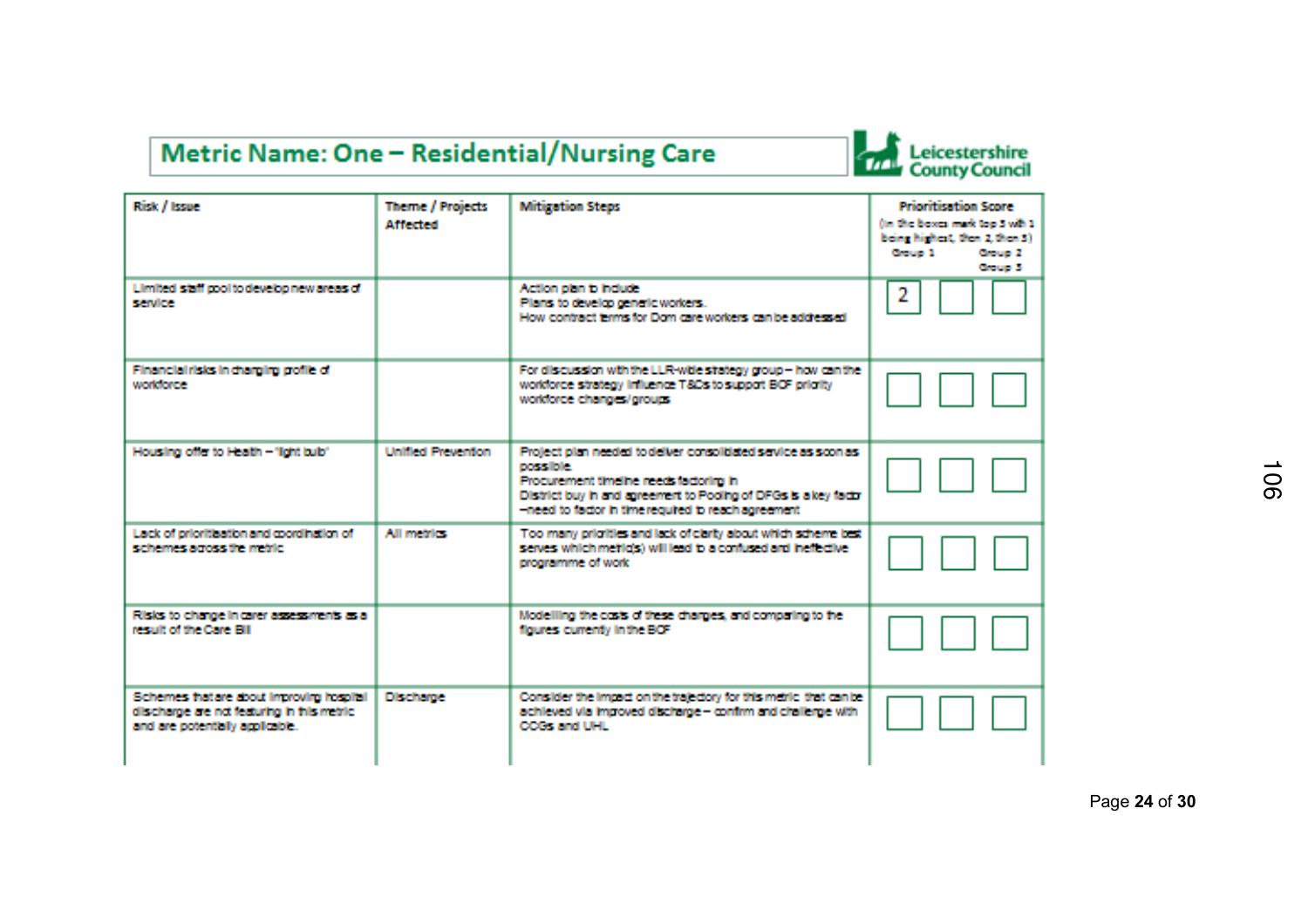## Metric Name: One - Residential/Nursing Care

# Leicestershire<br>County Council

| Risk / Issue                                                                                                                                | <b>Theme / Projects</b><br><b>Affected</b> | <b>Mitigation Steps</b>                                                                                                                                                                                                        | <b>Prioritisation Score</b><br>(in the boxes mark too 3 with 1)<br>being highest, then 2, then 3).<br>Chouse 21<br><b>Course 1</b><br><b>Course</b> 31 |
|---------------------------------------------------------------------------------------------------------------------------------------------|--------------------------------------------|--------------------------------------------------------------------------------------------------------------------------------------------------------------------------------------------------------------------------------|--------------------------------------------------------------------------------------------------------------------------------------------------------|
| Carers service - difficult to measure the<br>a vantalizations.                                                                              | <b>Carers:</b>                             | More work needed on how we will measure effectiveness of<br>carers service - may need to link to patient experience metric.                                                                                                    |                                                                                                                                                        |
| We may not be capturing data that tracks.<br>the impact of resblement on mithating<br>admissions to residertial and nursing care.           | <b>Beaching recent/</b><br><b>ICE</b>      | Look at the feasibility of capturing this data and calculate the<br>trends in adjuty /outcomes from realdement service in avoiding<br>residential/nursing care. Will help with future pathway<br>development and BCF costings. |                                                                                                                                                        |
| Continence management/care not leaturing<br>In the BCF but is a key risk factor for<br>admissions to nursing and residental<br><b>homes</b> |                                            | Triggers for admission to residential care needs considering,<br>emphasis in the BCF plan may need revisiting                                                                                                                  |                                                                                                                                                        |
|                                                                                                                                             |                                            |                                                                                                                                                                                                                                |                                                                                                                                                        |
|                                                                                                                                             |                                            |                                                                                                                                                                                                                                |                                                                                                                                                        |
|                                                                                                                                             |                                            |                                                                                                                                                                                                                                |                                                                                                                                                        |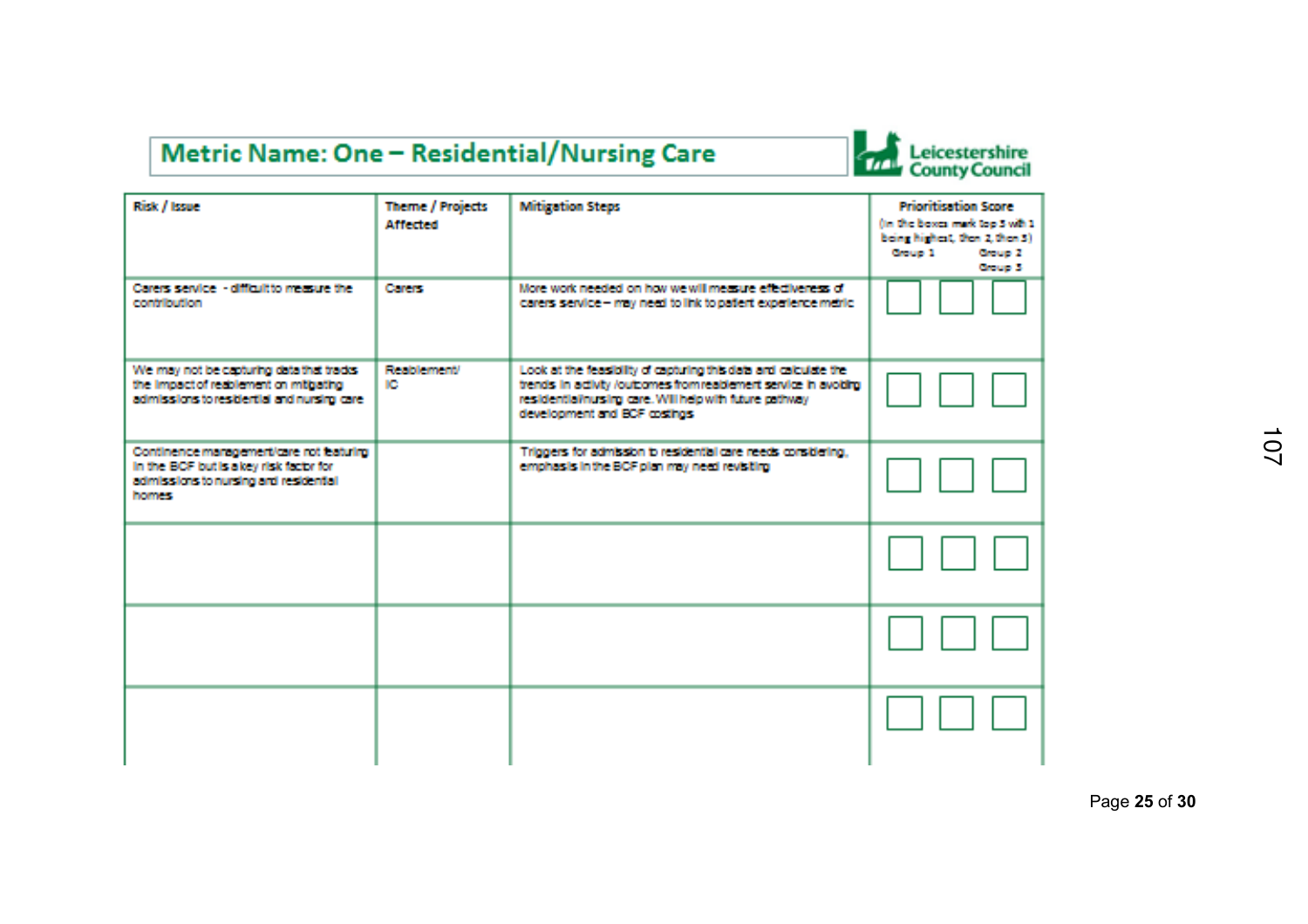## Metric Name: Two - 91 Days



| Risk / Issue                                                                                                                                                                         | <b>Theme / Projects</b><br><b>Affected</b> | <b>Mitigation Steps</b>                                                                                                                                                                                               | <b>Princification Score</b><br>(in the boxes mark too 5 with 1<br>being highest, then 2 then 3).<br><b>Contact 3</b><br>Consume 21<br>Course 3 |
|--------------------------------------------------------------------------------------------------------------------------------------------------------------------------------------|--------------------------------------------|-----------------------------------------------------------------------------------------------------------------------------------------------------------------------------------------------------------------------|------------------------------------------------------------------------------------------------------------------------------------------------|
| Current problems exist with the baseline<br>data which could be exacerbated with the<br>move to the new ASC data system.                                                             | All residenced                             | Action plan to improve data capture/quality and mitbate the<br>Impact of the IT changes.                                                                                                                              |                                                                                                                                                |
| The Metric as defined rationally is a blunt.<br>instrument and does not look at all aspects.<br>of the patient experience pathway and how.<br>this can be improved via the BCF clan. | All residement.                            | Measure readmission via use of NHS number.<br>Agree definition of what we mean by readmission.<br>With agreement on evidence base, and capturing the timing of<br>rearing leaders                                     |                                                                                                                                                |
| Residential residement discharge to assess<br>pathway needs improving                                                                                                                | All residenced                             | Plan in place to re-commission the model                                                                                                                                                                              |                                                                                                                                                |
| Normally bottom quattle for this metric.                                                                                                                                             | All residenced.                            | Immediate feasibility work to change the approach to data<br>capture and cost the implications of these changes - need to<br>capture where people actually end up after realdement - across-<br>all settings of care. |                                                                                                                                                |
| Fusk that when the reablement pathway<br>ends we are not signociting to other<br>services effectively such as low level<br>support in communities.                                   | All residenced                             | identify the hard off points between reablement and other<br>services and have a croduct substite for professionals and<br>public per locality. (link to LAC)                                                         |                                                                                                                                                |
| Need to make the link between speed of<br>hospital discharge and effectiveness of<br>result becomes                                                                                  |                                            | Correlate data between speed of hospital discharge and end-<br>point of reablement (e.g. measure to span length of stay<br>through to outcome of realtienrent.                                                        |                                                                                                                                                |

Page **26** of **30**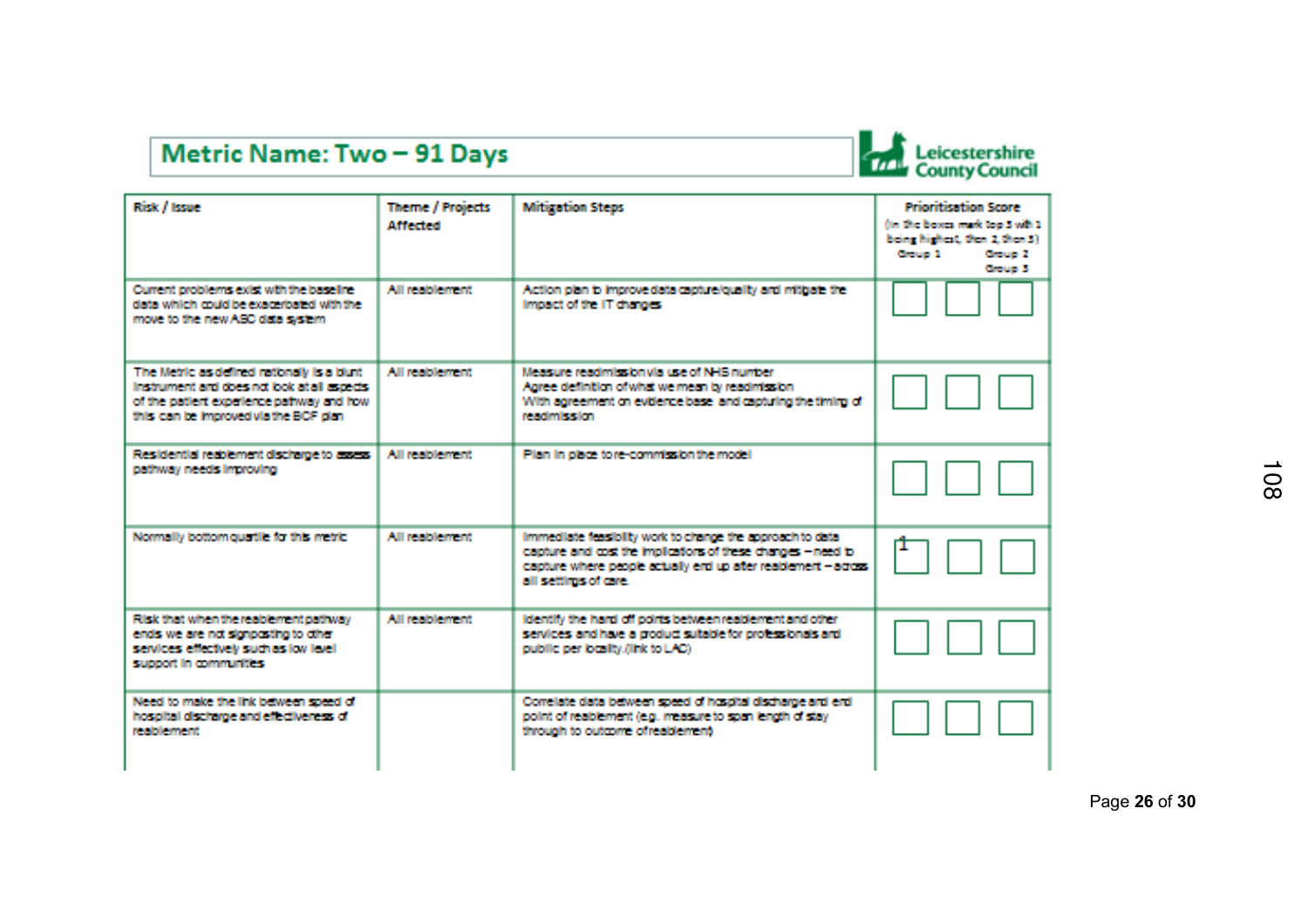# Metric Name: Three - Delayed Transfers of Care (DToC)

| Risk / Issue                                                                                                                                                                                                                                                                                                                                             | <b>Theme / Projects</b><br><b>Affrotred</b> | <b>Mitigation Steps</b>                                                                                                                                                                                                                                                                                                   | Princitication Score<br>fter the boxes mark too 3 with 1.<br>being highest, then 2, then 31<br><b>Croup 1</b><br><b>Croup 2</b><br><b>Course</b> 31 |
|----------------------------------------------------------------------------------------------------------------------------------------------------------------------------------------------------------------------------------------------------------------------------------------------------------------------------------------------------------|---------------------------------------------|---------------------------------------------------------------------------------------------------------------------------------------------------------------------------------------------------------------------------------------------------------------------------------------------------------------------------|-----------------------------------------------------------------------------------------------------------------------------------------------------|
| Need to categorise the BCF schemes to<br>identify measureable, core schemes<br>directly confibuting to the delivery of the<br>DToC rothic and fluxe schemes which<br>make a minimal contribution.                                                                                                                                                        |                                             | Schemes currently identified against the DToC metric in the<br>BCF Impact Assessment were reviewed by both Risk Working<br>Groups and a list of schemes was agreed<br>ACTION: SR to reflect the rationalised list of core schemes in<br>an updated version of the BCF impact Assessment and<br>corresponding plact table  | 1                                                                                                                                                   |
| Need to identify schemes outside of the<br>BCF that directly impact on the DToC<br>metric for Adult Mental Health DToC                                                                                                                                                                                                                                   |                                             | The revised version of the BOF submission to include an<br>appendix of non-BCF schemes which make a measurable<br>contribution to the delivery of the DToC metric. These will be<br>Included bward evidencing delivery of the DTcC middle                                                                                 | l se                                                                                                                                                |
| To identify schemes outside of the BCF<br>Programme which make a contribution to<br>the delivery of the DToC mette.                                                                                                                                                                                                                                      |                                             | The nativel weden of the RCE submission in fute a musati-<br>noting that other, non-BCF schemes contribute to the delivey of<br>the DToC metle. However, due to complectly and pragmatism.<br>these scheme will be noted and not discretely included in-<br>monitoring delivery of the DToC metric (e.g. EMAS workstream) |                                                                                                                                                     |
| The current DTcC metric needs to be<br>amended orior to resubmission so that it<br>has a negative gradient in line with the<br>nothered heartwood:                                                                                                                                                                                                       |                                             | ACTION: It was agreed that GEM would send SR revised.<br>numerators for the DToC metic by close of day Friday 14.<br>March. This revision would be alloned to the CCGs' Syear.<br>Strategy. GEM will also confirm that the baseline includes.<br>DToC for both UHL and LPT.                                               | ×,                                                                                                                                                  |
| Need to develop local metrics for:<br>. DToC across all Providers (i.e. UHL)<br>LET and out-of-murbo.<br>. Delayed days (rather than delays) (note)<br>since the workshop on 12/3/2014.<br>revised BCF outlance has changed the<br>metric from delays to detried days).<br>. To solit outhealth and mental health<br>delays incle, since the workshop on |                                             | ACTION: It was agreed that GEM would wok with SR ard CCS<br>colleagues to develop these metrics.                                                                                                                                                                                                                          |                                                                                                                                                     |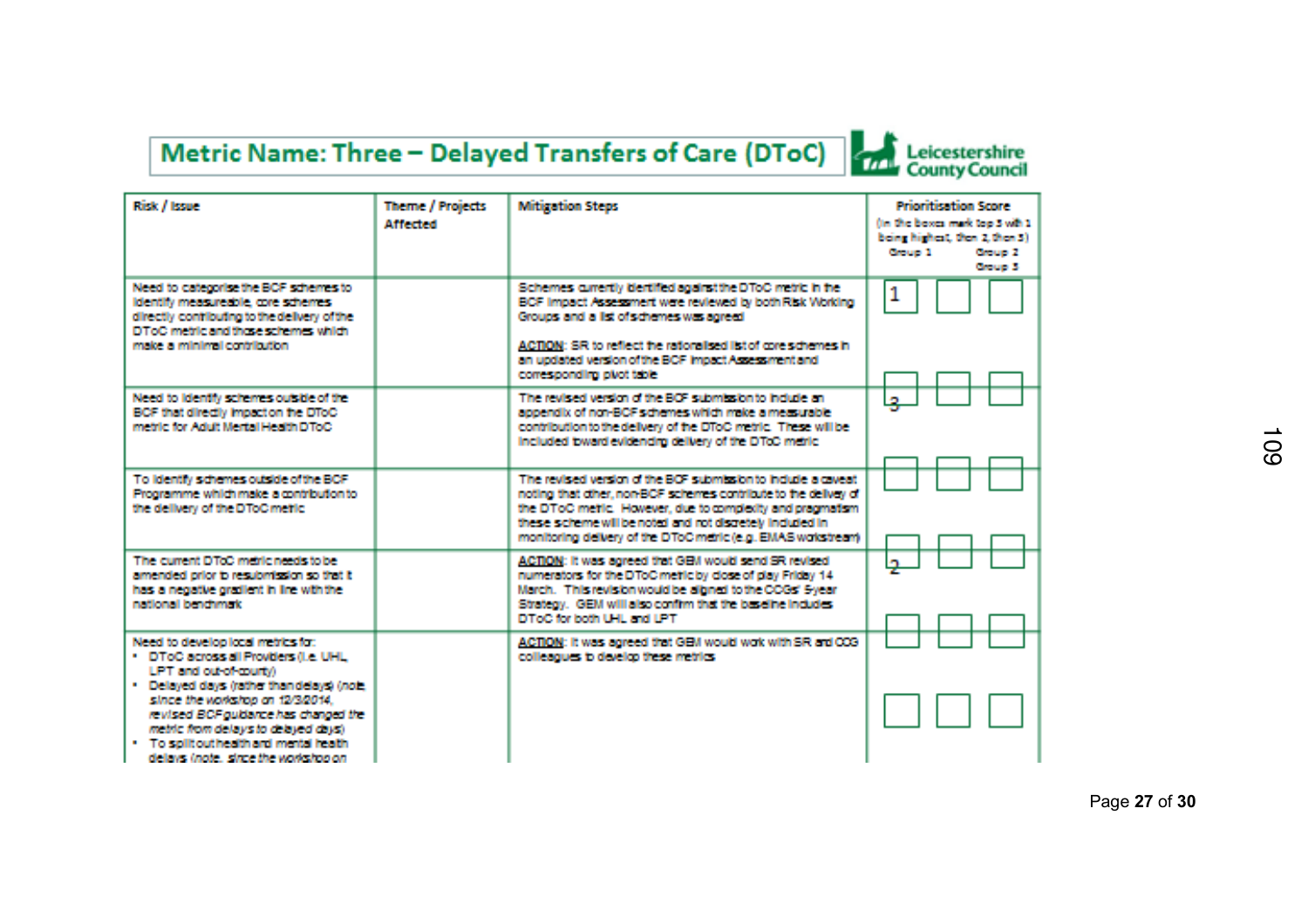## Metric Name: Four - Avoidable Emergency Admissions



| Risk / Issue                                                                                                                                                                                | Theme / Projects<br><b>Affreted</b> | <b>Mitigation Steps</b>                                                                                                                                                                                                                                                                                              | Group 1 | <b>Prioritisation Score</b><br>fter the boxes mark too 5 with 1<br>being highest, then 2, then 3)<br><b>Crous 2</b><br>Course 31 |
|---------------------------------------------------------------------------------------------------------------------------------------------------------------------------------------------|-------------------------------------|----------------------------------------------------------------------------------------------------------------------------------------------------------------------------------------------------------------------------------------------------------------------------------------------------------------------|---------|----------------------------------------------------------------------------------------------------------------------------------|
| The current metric needs to be reviewed.<br>and amended origins resultmission so that<br>It is inlinewith CCG dans and 2014/15<br>constructs.                                               |                                     | ACTION: It was agreed that GEM would review the metic and if<br>necessary send SR revised numerators for the metric by close.<br>of play Friday 14 March.                                                                                                                                                            | 2       |                                                                                                                                  |
| Are all provides (i.e., UHL, UPT and cut-of-<br>county) included in the current submission?                                                                                                 |                                     | ACTION: It was agreed that GEM would review and send<br>confirmation to SR by close of play Friday 14 March.                                                                                                                                                                                                         |         |                                                                                                                                  |
| Need to categorise the BCF schemes to<br>identify measureable, core schemes.<br>directly confibuting to the delivery of the<br>metric and those schemes which make a<br>minimal motificilm. |                                     | Schemes currently tientified against the metic in the BCF<br>Impact Assessment were reviewed by both Risk Working<br>Groups and a list of schemes was agreed.<br>ACTION: SR to reflect the rationalised list of core schemes in<br>an undated version of the BCF impact Assessment and<br>corresponding plact table. |         |                                                                                                                                  |
| Need to identify childrens schemes outside.<br>of the BCF that directly innect on the<br>me trier.                                                                                          |                                     | The revised version of the BCF submission to include an<br>appendix of non-BCF schemes which make a measurable<br>contribution to the delivery marke. These will be included<br>toward evidencing delivery of the DToC metric.                                                                                       | ے ا     |                                                                                                                                  |
| To identify schemes outside of the BCF<br>Programme which make a contribution to<br>the delivery of the metric.                                                                             |                                     | The revised version of the BCF submission to include a caveat.<br>noting that other, non-BCF schemes contribute to the deliver of<br>the metric. However, due to complexity and pragmatism these<br>scheme will be noted and not discretely included in monitoring.<br>delivery of the metric.                       |         |                                                                                                                                  |

Page **28** of **30**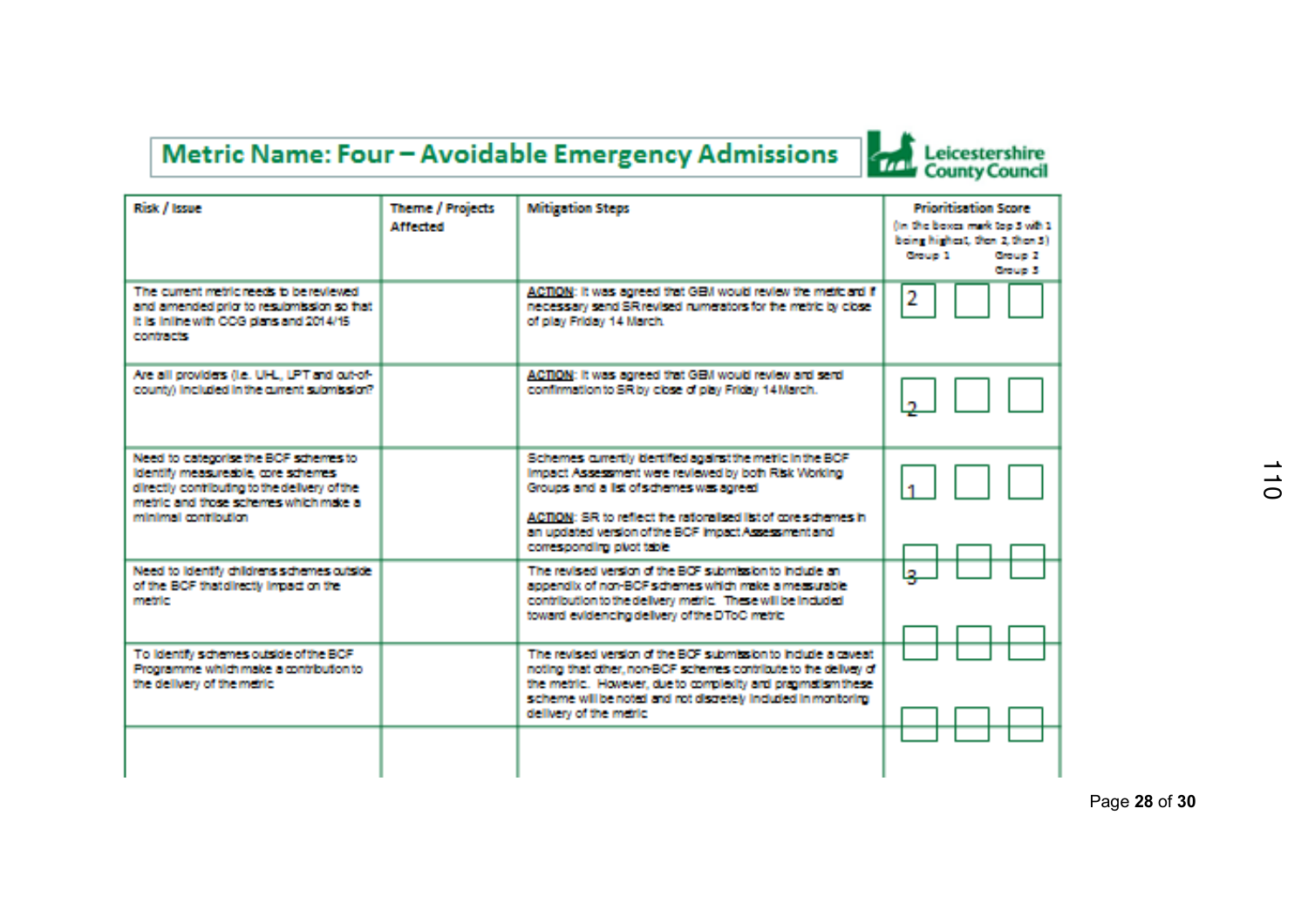## Metric Name: Five - Patient / Service User Experience



| Risk / Issue                                                                                                                                            | <b>Theme / Projects</b><br><b>Affected</b> | <b>Mitigation Steps</b>                       | <b>Prioritisation Score</b><br>(in the boxes mark top 5 with 1<br>being highest, then 2, then 3)<br><b>County 1</b><br><b>Brouge 2:</b><br><b>Broup 3</b> |
|---------------------------------------------------------------------------------------------------------------------------------------------------------|--------------------------------------------|-----------------------------------------------|-----------------------------------------------------------------------------------------------------------------------------------------------------------|
| In the absence of a national metric.<br><b>Outcomes Framework submissions to be</b><br>reviewed to identify appropriate measures.                       |                                            | Outcome Framework submissions to be reviewed. |                                                                                                                                                           |
| In the absence of a national metric National<br>Volces submissions (40 key statements) to<br>be reviewed to identify commonsity<br>between LPT and LCC. |                                            | National Voices submissions to be reviewed.   |                                                                                                                                                           |
|                                                                                                                                                         |                                            |                                               |                                                                                                                                                           |
|                                                                                                                                                         |                                            |                                               |                                                                                                                                                           |
|                                                                                                                                                         |                                            |                                               |                                                                                                                                                           |
|                                                                                                                                                         |                                            |                                               |                                                                                                                                                           |

Page **29** of **30**